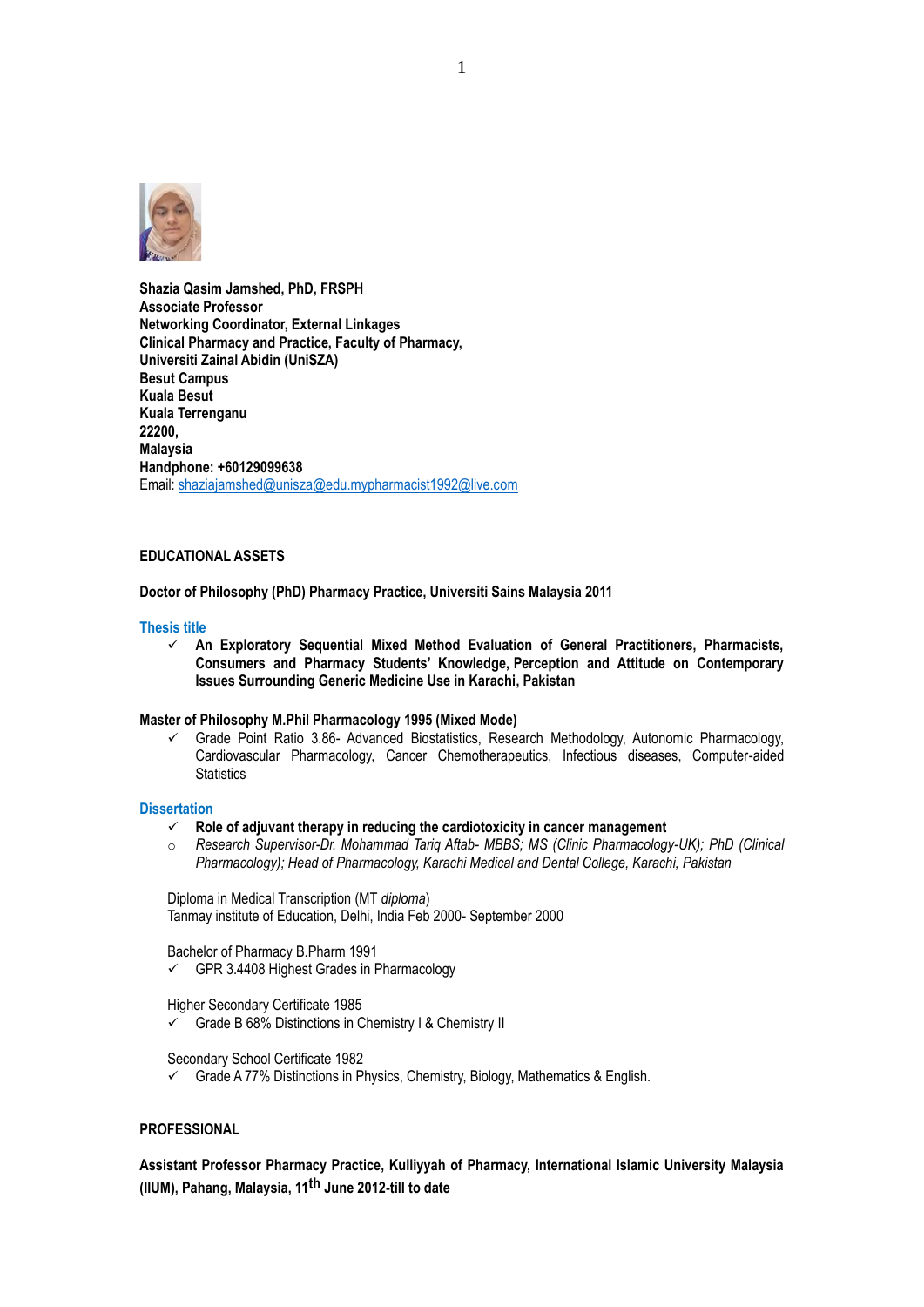**Lecturer Pharmacy Practice**, School of Pharmacy and Health Sciences, International Medical University, Kuala Lumpur, Malaysia 01 March 2011-5<sup>th</sup> June 2012

## **PhD Fellow**

Discipline of Social and Administrative Pharmacy, School of Pharmaceutical Sciences 2007-2010

#### **Lecturer Pharmacology 2006-2007**

St. Lawrence Pharmacy College, Indraprastha University, Delhi, India

**Medical Transcription Trainer**––Cactus Delhi, India January 2002-August 2002

#### **Medical language specialist**

Tanmay Institue of Education, Delhi, India Oct 1998–August 2001

## **Assistant Professor / Chairperson Pharmacology**

Frontier Medical College, Abbotabad, Pakistan Jan 1998-Sept 1998

## **Assistant Professor Pharmacology**

Baqai Medical University Jan 1997-Oct 1997

## **Assistant Professor Pharmacology**

Karachi Medical & Dental College Aug 1995- Nov 1996

## **Part Time Co-Operative Teacher Pharmacology,**

Faculty of Pharmacy, University of Karachi Aug1995- Dec 1996

## **Research Experience/Supervision**

#### **Completed (Undergraduate)**

- $\geq 01$  undergraduate pharmacy student at University of Peradeniya, Sri Lanka (completed the project generic medicine perception in Sri Lanka-January 2013)
- $\geq$  01 undergraduate pharmacy student at University of Peradeniya, Sri Lanka (completed project on the need of a radio pharmacist in Sri Lanka January 2013-January 2014)
- ➢ 7 undergraduate pharmacy students, International Medical University-2011
- ➢ 10 undergraduate pharmacy students at International Medical University-2012
- ➢ 3 undergraduate pharmacy students at International Medical University-2013
- ➢ 6 undergraduate pharmacy students at International Medical University-2014
- ➢ 6 pharmacy students at International Islamic University Malaysia-2014-2015

#### **Completed (Postgraduate)**

**PhD**

- ❖ A mixed method study on medication error reporting and related issues among multiple healthcare practitioners in primary care clinics (2017)
- ❖ Perception towards Electronic Cigarettes among residents of Kuantan, Pahang Malaysia (2018)
- ❖ Correlation towards antimicrobial drug utilization and resistance to these drugs in UTI patients in Buraidah Center, Hospital Buraidah, Saudi Arabia (2019)
- ❖ General Public Views, Attitudes and Experiences towards Drug Safety and Pharmacovigilance Related Issues in Dubai-United Arab Emirates (2020)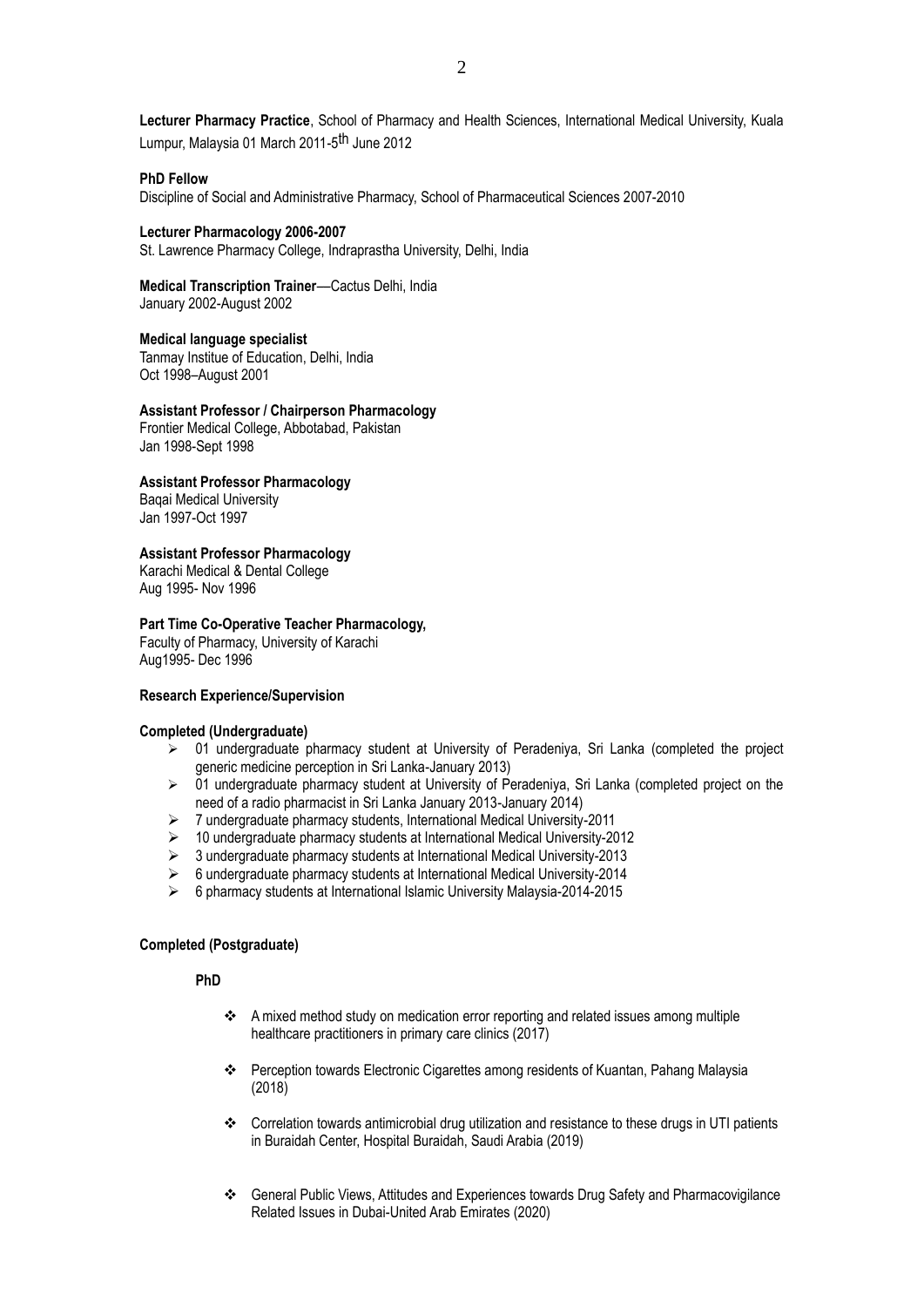❖ Public Awareness and Practice towards Self-Medication with Antibiotics: A Comparative Approach between Malaysia and Pakistan (2021)

#### **Masters**

- ❖ Assessment of Knowledge, Attitudes, Perception and Barriers towards Pharmacovigilance activities among Physicians, Pharmacists and Final Year Pharmacy Students in Abbottabad, KPK, Pakistan (2016)
- ❖ Assessment of knowledge, attitudes and barriers towards medication error reporting among nurse practitioners in hospital Tengku Ampuan Afzan Kuantan Malaysia (2018)
- ❖ Antibiotic Stewardship Program in Community Pharmacies in Kuantan, Pahang, Malaysia (2019)
- ❖ Awareness and responses of the signs and symptoms of heart attack and stroke among the general public: an exploratory study at Kuantan, Pahang, Malaysia (2020)

#### **In process**

#### **Masters**

- ❖ How hospital pharmacists are instrumental in preventing and minimizing prescribing cascade? A qualitative insight?
- ❖ Evaluating the Impact of COVID-19 on the Mental Health of Healthcare Workers in Sargodha Pakistan: A Quantitative Approach
- ❖ Self-Medication Practices among population attending community pharmacies during COVID-19 Pandemic in Sargodha, Pakistan
- ❖ Knowledge & Awareness of Chronic Kidney Disease, CKD Medications & CKD Laboratory investigation among Nephrology & Urology patients of Quetta, Pakistan

# **EXPERTISE/TEACHING RESPONSIBILITIES**

| (POST PhD) |  |
|------------|--|
|------------|--|

| Pharmacoinformatics                                                  | 2020-2021 |
|----------------------------------------------------------------------|-----------|
| Home Medication Review (Virtual Mode)                                | 2020-2021 |
| General and Peripheral Nervous System (Pharmacology)                 | 2020-2021 |
| Cardiovascular Pharmacology                                          | 2020-2021 |
| <b>Clinical Pharmacokinetics</b>                                     | 2013-2020 |
| <b>Clinical Pharmacy</b>                                             | 2012-2019 |
| <b>Community Pharmacy Practice</b>                                   | 2015-2020 |
| Pharmacoeconomics                                                    | 2015-2020 |
| Pharmacotherapeutics I<br>(CVS, Haematology & Respiratory Disorders) | 2012-2020 |
| Pharmacotherapeutics II<br>(GIT, Hepatobiliary, GUT & MSK)           | 2012-2020 |
| Pharmacotherapeutics III                                             | 2012-2020 |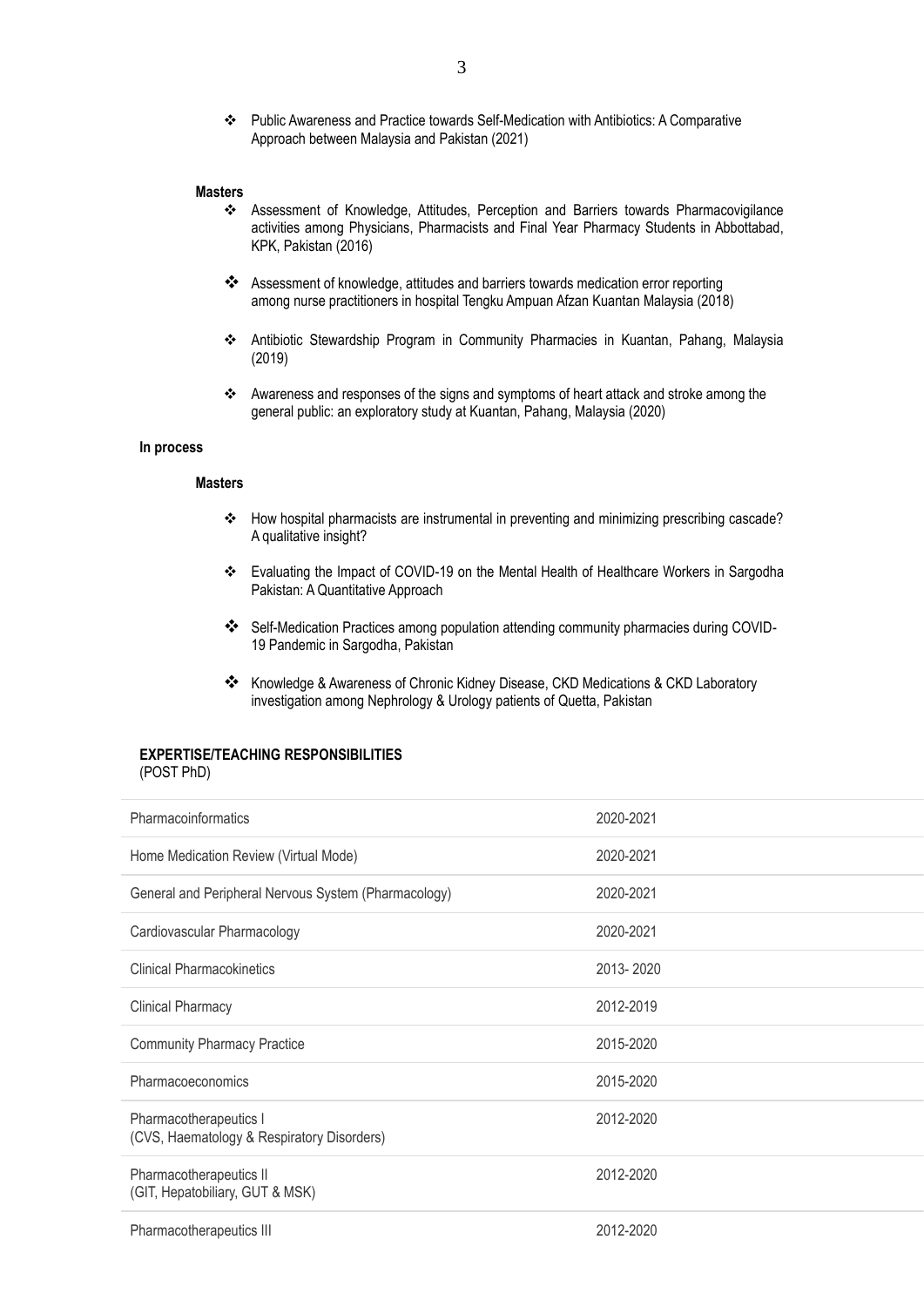| (Endocrine, CNS, Psychiatry & Other Diseases)                                   |           |
|---------------------------------------------------------------------------------|-----------|
| Pharmacotherapeutics IV<br>(INTERN MED, PSYCH, PAED, Surgery and O&G Disorders) | 2012-2020 |
| <b>Hospital Pharmacy Practice</b>                                               | 2012-2019 |
| Innovations In Pharmacy Practice                                                | 2012-2016 |
| Introduction To Pharmacy Practice                                               | 2012-2014 |
| Islamic Input In Pharmacy                                                       | 2012-2014 |
| Pharmacotherapeutics Attachment<br>(I, II, III, IV)                             | 2012-2020 |
| Problem-based Learning II                                                       | 2012-2015 |
| Research In Pharmacy (Biostatistics & Pharmacoepidemiology)                     | 2012-2020 |
| Research Project 1                                                              | 2012-2015 |
| Research Project-Literature Search                                              | 2012-2015 |

## **Teaching (Pre PhD)**

Teaching of pharmacy students in modules---Social and Administrative Pharmacy, Pharmacoepidemiology, Pharmacoeconomics, Policy-related Research, Generic Medicines, Pharmaceutical Promotion, Behavioral aspects (2007-2011)

Experienced in teaching Pharmacology to aspiring students in health and medical sciences, with a comprehensive focus on disease management, drugs with their pharmacodynamic and pharmacokinetic properties, adverse effects, and toxic potentials

Medical Transcription

Medical Language Specialist: Practiced in analyzing and proof-reading diverse prototypes of medical audio files with consummate accuracy

#### **PUBLICATIONS (Peer Reviewed)**

[https://www.researchgate.net/profile/Shazia\\_Jamshed](https://www.researchgate.net/profile/Shazia_Jamshed)

Shazia Jamshed, Shuo-Chen Chien, Afifa Tanweer, Rahma-Novita Asdary, Muhammad Hardhantyo, David Greenfield, Chia-Hui Chien, Shuen-Fu Weng, Wen-Shan Jian, and Usman Iqbal · Correlation Between Previous Caesarean Section and Adverse Maternal Outcomes Accordingly with Robson Classification: Systematic Review and Meta-Analysis. Frontiers in Medicine. (Lausanne). 2022

Zakir Khan, Yusuf Karatas, Maria Auxiliadoria Martin, Shazia Jamshed, Hazir Rahman. [Knowledge, attitude,](https://pubmed.ncbi.nlm.nih.gov/34694167/)  [practice and barriers towards pharmacovigilance and adverse drug reactions reporting among healthcare](https://pubmed.ncbi.nlm.nih.gov/34694167/)  [professionals in Turkey: a systematic review.](https://pubmed.ncbi.nlm.nih.gov/34694167/) Current Medical Research and Opinion. 2022 Jan;38(1):145-154. doi: 10.1080/03007995.2021.1997287. Epub 2021.

Sadia Shakeel, Wajiha Iffat W, Shagufta Naseem, Shagufta Nesar, Hina Rehman, Yaqoob M, Rehman AU, Ibrahim Barrak, Shazia Jamshed, Mario Gajdács. Healthcare Professionals' Practice of HIV Post-Exposure Prophylaxis in Clinical Settings in Karachi, Pakistan. Healthcare (Basel). 2022 Jan 30;10(2):277. doi: 10.3390/healthcare10020277. PMID: 35206891; PMCID: PMC8871552.

Ramdan Elkalmi, Eman Dyab,Azyyati Mohd Suhaimi, Ali Qais Blebil, Mohamed Hassan Elnaem, Shazia Jamshed, Márió Gajdács · . Attitude, Familiarity and Religious Beliefs about Vaccination among Health Science and Non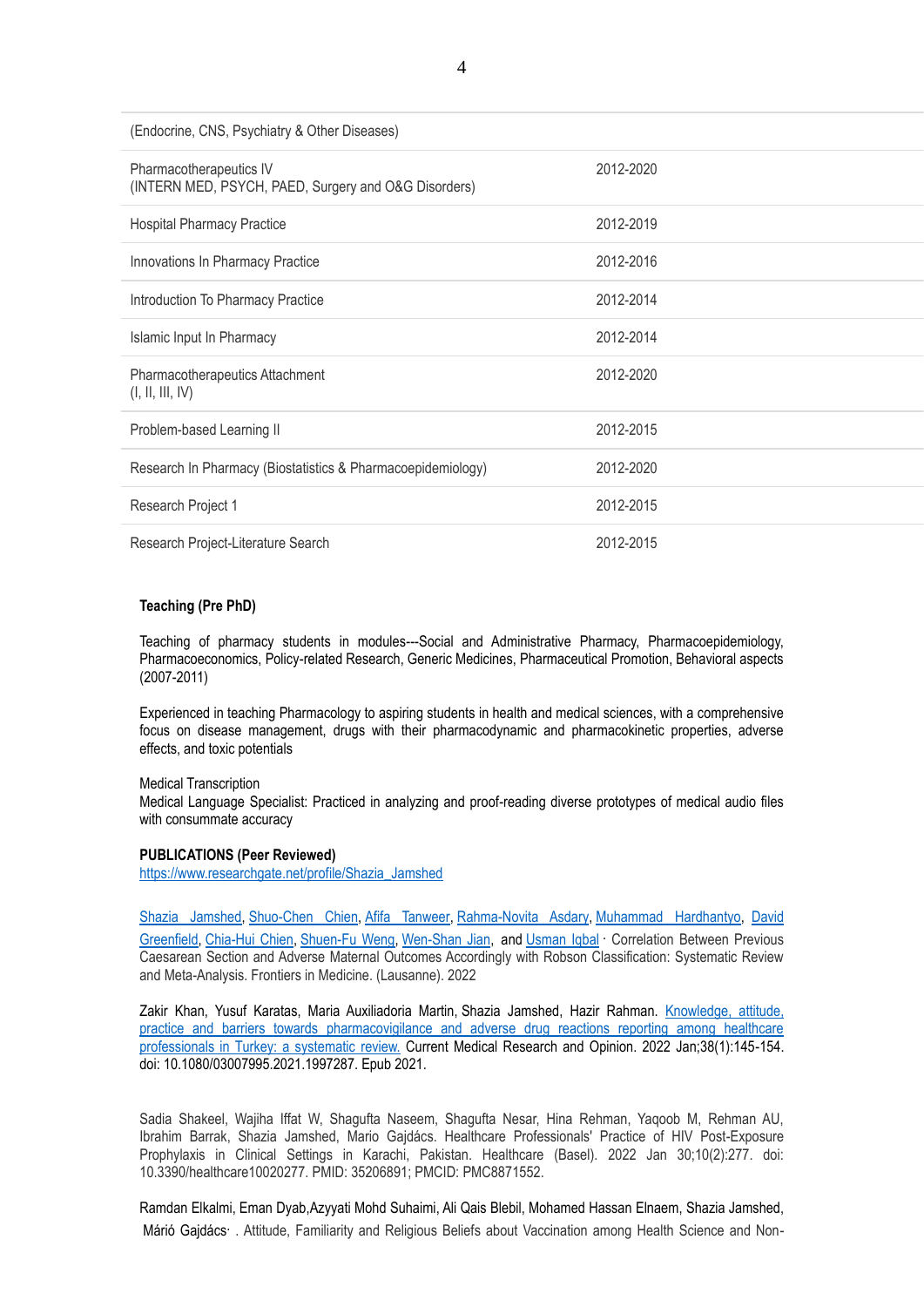Health Science Students in a Malaysian Public University. Eur J Investigation and Health Psychology Education. 2021 Nov 18;11(4):1462-1473. doi: 10.3390/ejihpe11040104.

Azhar Hussain Anum Zahid, Madeeha Malik, Mukhtar Ansari, Mojtaba Vaismoradi, Adeel Aslam A, Khezar Hayat, Márió Gajdács**Shazia Jamshed.**[Assessment of Parents' Perceptions of Childhood Immunization: A Cross-](https://pubmed.ncbi.nlm.nih.gov/34828720/)[Sectional Study from Pakistan.C](https://pubmed.ncbi.nlm.nih.gov/34828720/)hildren (Basel). 2021 Nov 4;8(11):1007. doi: 10.3390/children8111007.

Ahmed Eshbair, Faris El-Dahiyat, Shazia Jamshed. The role of pharmacists in diabetes management in Abu Dhabi, United Arab Emirates. International Journal of Diabetes in Developing Countries. 2021. <https://doi.org/10.1007/s13410-021-00986-w>

[Md Ashraful Islam](https://pubmed.ncbi.nlm.nih.gov/?sort=date&term=Islam+MA&cauthor_id=34408547) , [Zeb-Un-](https://pubmed.ncbi.nlm.nih.gov/?sort=date&term=Nisa+ZU&cauthor_id=34408547) Nisa[, Abdullah Isa Almuzel,](https://pubmed.ncbi.nlm.nih.gov/?sort=date&term=Almuzel+AI&cauthor_id=34408547) [Hani Sadiq Al Afif,](https://pubmed.ncbi.nlm.nih.gov/?sort=date&term=Al+Afif+HS&cauthor_id=34408547) [Laila Hussain Al Rabia,](https://pubmed.ncbi.nlm.nih.gov/?sort=date&term=Al+Rabia+LH&cauthor_id=34408547) [Muhammad](https://pubmed.ncbi.nlm.nih.gov/?sort=date&term=Iqbal+MS&cauthor_id=34408547)  [Shahid Iqbal,](https://pubmed.ncbi.nlm.nih.gov/?sort=date&term=Iqbal+MS&cauthor_id=34408547) [Azfar Athar Ishaqui,](https://pubmed.ncbi.nlm.nih.gov/?sort=date&term=Ishaqui+AA&cauthor_id=34408547) [Muhammad Zahid Iqbal,](https://pubmed.ncbi.nlm.nih.gov/?sort=date&term=Iqbal+MZ&cauthor_id=34408547) [Mohammad Akbar Hossain,](https://pubmed.ncbi.nlm.nih.gov/?sort=date&term=Hossain+MA&cauthor_id=34408547) [Abdul Haseeb,](https://pubmed.ncbi.nlm.nih.gov/?sort=date&term=Haseeb+A&cauthor_id=34408547) **[Shazia](https://pubmed.ncbi.nlm.nih.gov/?sort=date&term=Jamshed+S&cauthor_id=34408547)  [Jamshed,](https://pubmed.ncbi.nlm.nih.gov/?sort=date&term=Jamshed+S&cauthor_id=34408547)**[Atta Abbas Naqvi,](https://pubmed.ncbi.nlm.nih.gov/?sort=date&term=Naqvi+AA&cauthor_id=34408547) [Sunil Kripalani.](https://pubmed.ncbi.nlm.nih.gov/?sort=date&term=Kripalani+S&cauthor_id=34408547) Concurrent validity of the Arabic version of General Medication Adherence Scale using two validated indirect adherences measures in Saudi patients with non-communicable diseases. Saudi Pharm J 2021, 29 (8):874-878. doi:10.1016/j.jsps.2021.07.002

Adeel Aslam, Mario Gajdács, Che Suraya Zin, Norny Syafinaz AB Rahman, Muhammad Zeeshan Zafar, Syed Imran Ahmed, **Shazia Qasim Jamshed**. Self-Medication Practices with Antibiotics and Associated Factors among the Public of Malaysia: A Cross-Sectional Study. Drug Healthc Patient Saf. 2021 Oct 28;13:171-181. doi: 10.2147/DHPS.S331427. PMID: 34737648; PMCID: PMC8560071.

[Mojtaba Vaismoradi,](https://pubmed.ncbi.nlm.nih.gov/?sort=date&term=Vaismoradi+M&cauthor_id=34262371) **[Shazia Jamshed,](https://pubmed.ncbi.nlm.nih.gov/?sort=date&term=Jamshed+S&cauthor_id=34262371)** [Stefan Lorenzl,](https://pubmed.ncbi.nlm.nih.gov/?sort=date&term=Lorenzl+S&cauthor_id=34262371) [Piret Paal.](https://pubmed.ncbi.nlm.nih.gov/?sort=date&term=Paal+P&cauthor_id=34262371) PRN Medicines Management for Older People with Long-Term Mental Health Disorders in Home Care. Risk Management Healthcare Policy 2021, 14:2841-2849. doi:10.2147/rmhp.s316744

[Sadia Shakeel](https://pubmed.ncbi.nlm.nih.gov/?sort=date&term=Shakeel+S&cauthor_id=34207813) , [Wajiha](https://pubmed.ncbi.nlm.nih.gov/?sort=date&term=Iffat+W&cauthor_id=34207813) Iffat , [Ambreen Qamar](https://pubmed.ncbi.nlm.nih.gov/?sort=date&term=Qamar+A&cauthor_id=34207813) , [Faiza Ghuman](https://pubmed.ncbi.nlm.nih.gov/?sort=date&term=Ghuman+F&cauthor_id=34207813) , [Rabia Yamin](https://pubmed.ncbi.nlm.nih.gov/?sort=date&term=Yamin+R&cauthor_id=34207813) , [Nausheen Ahmad](https://pubmed.ncbi.nlm.nih.gov/?sort=date&term=Ahmad+N&cauthor_id=34207813) , [Saqib](https://pubmed.ncbi.nlm.nih.gov/?sort=date&term=Ishaq+SM&cauthor_id=34207813)  [Muhammad Ishaq](https://pubmed.ncbi.nlm.nih.gov/?sort=date&term=Ishaq+SM&cauthor_id=34207813) , [Márió Gajdács](https://pubmed.ncbi.nlm.nih.gov/?sort=date&term=Gajdács+M&cauthor_id=34207813) , [Isha Patel](https://pubmed.ncbi.nlm.nih.gov/?sort=date&term=Patel+I&cauthor_id=34207813) , **[Shazia Jamshed](https://pubmed.ncbi.nlm.nih.gov/?sort=date&term=Jamshed+S&cauthor_id=34207813)**. Pediatricians' Compliance to the Clinical Management Guidelines for Community-Acquired Pneumonia in Infants and Young Children in Pakistan. Healthcare (Basel). 2021 9 (6). doi:10.3390/healthcare9060701

[Ramadan Mohamed Elkalmi,](https://pubmed.ncbi.nlm.nih.gov/?sort=date&term=Elkalmi+RM&cauthor_id=33661436) **[Shazia Jamshed](https://pubmed.ncbi.nlm.nih.gov/?sort=date&term=Jamshed+SQ&cauthor_id=33661436)**, [Azyyati Mohd SuhaimiD](https://pubmed.ncbi.nlm.nih.gov/?sort=date&term=Suhaimi+AM&cauthor_id=33661436)iscrepancies and Similarities in Attitudes, Beliefs, and Familiarity with Vaccination Between Religious Studies and Science Students in Malaysia: A Comparison Study. Journal of religion and health 60 (4):2411-2427. doi:10.1007/s10943-021-01212-x

[Md Ashraful Islam](https://pubmed.ncbi.nlm.nih.gov/?sort=date&term=Islam+MA&cauthor_id=33657129) , [Aseel Fuad Al-Karasneh](https://pubmed.ncbi.nlm.nih.gov/?sort=date&term=Al-Karasneh+AF&cauthor_id=33657129) , [Mehwish Rizvi](https://pubmed.ncbi.nlm.nih.gov/?sort=date&term=Rizvi+M&cauthor_id=33657129) , [Zeb-Un Nisa](https://pubmed.ncbi.nlm.nih.gov/?sort=date&term=Nisa+ZU&cauthor_id=33657129) , [Ahmed Majed](https://pubmed.ncbi.nlm.nih.gov/?sort=date&term=Albakheet+AM&cauthor_id=33657129)  [Albakheet](https://pubmed.ncbi.nlm.nih.gov/?sort=date&term=Albakheet+AM&cauthor_id=33657129) , [Mohammed Abdullah Alshagawi](https://pubmed.ncbi.nlm.nih.gov/?sort=date&term=Alshagawi+MA&cauthor_id=33657129) , [Muhammad Shahid Iqbal](https://pubmed.ncbi.nlm.nih.gov/?sort=date&term=Iqbal+MS&cauthor_id=33657129) , [Abdullah Isa Almuzel](https://pubmed.ncbi.nlm.nih.gov/?sort=date&term=Almuzel+AI&cauthor_id=33657129) , [Hani Sadiq Al](https://pubmed.ncbi.nlm.nih.gov/?sort=date&term=Al+Afif+HS&cauthor_id=33657129)  [Afif](https://pubmed.ncbi.nlm.nih.gov/?sort=date&term=Al+Afif+HS&cauthor_id=33657129) , [Mansour Adam Mahmoud](https://pubmed.ncbi.nlm.nih.gov/?sort=date&term=Mahmoud+MA&cauthor_id=33657129) , [Alnada Abdalla Mohamed Ibrahim](https://pubmed.ncbi.nlm.nih.gov/?sort=date&term=Mohamed+Ibrahim+AA&cauthor_id=33657129) , [Mohammad Akbar Hossain](https://pubmed.ncbi.nlm.nih.gov/?sort=date&term=Hossain+MA&cauthor_id=33657129) , [Muhammad Bilal](https://pubmed.ncbi.nlm.nih.gov/?sort=date&term=Maqsood+MB&cauthor_id=33657129)  [Maqsood](https://pubmed.ncbi.nlm.nih.gov/?sort=date&term=Maqsood+MB&cauthor_id=33657129) , [Atta Abbas Naqvi](https://pubmed.ncbi.nlm.nih.gov/?sort=date&term=Naqvi+AA&cauthor_id=33657129) , [Abdul Haseeb](https://pubmed.ncbi.nlm.nih.gov/?sort=date&term=Haseeb+A&cauthor_id=33657129) , **[Shazia Jamshed.](https://pubmed.ncbi.nlm.nih.gov/?sort=date&term=Jamshed+S&cauthor_id=33657129)** Prevalence, reasons, and determinants of dietary supplements use among undergraduate female students of health and non-health colleges in a Saudi public university. PLoS One 2021. 16 (3):e0247295. doi:10.1371/journal.pone.0247295

[Khezar Hayat,](https://pubmed.ncbi.nlm.nih.gov/?sort=date&term=Hayat+K&cauthor_id=33445511) **[Shazia Jamshed](https://pubmed.ncbi.nlm.nih.gov/?sort=date&term=Jamshed+S&cauthor_id=33445511)**, [Meagen Rosenthal,](https://pubmed.ncbi.nlm.nih.gov/?sort=date&term=Rosenthal+M&cauthor_id=33445511) [Noman Ul Haq,](https://pubmed.ncbi.nlm.nih.gov/?sort=date&term=Haq+NU&cauthor_id=33445511) [Jie Chang,](https://pubmed.ncbi.nlm.nih.gov/?sort=date&term=Chang+J&cauthor_id=33445511) [Muhammad Fawad](https://pubmed.ncbi.nlm.nih.gov/?sort=date&term=Rasool+MF&cauthor_id=33445511)  [Rasool,](https://pubmed.ncbi.nlm.nih.gov/?sort=date&term=Rasool+MF&cauthor_id=33445511) [Usman Rashid Malik](https://pubmed.ncbi.nlm.nih.gov/?sort=date&term=Malik+UR&cauthor_id=33445511) , [Anees Ur Rehman,](https://pubmed.ncbi.nlm.nih.gov/?sort=date&term=Rehman+AU&cauthor_id=33445511) [Kashif Maqbool Khan,](https://pubmed.ncbi.nlm.nih.gov/?sort=date&term=Khan+KM&cauthor_id=33445511) [Yu Fang.](https://pubmed.ncbi.nlm.nih.gov/?sort=date&term=Fang+Y&cauthor_id=33445511) Understanding of Pharmacy Students towards Antibiotic Use, Antibiotic Resistance and Antibiotic Stewardship Programs: A Cross-Sectional Study from Punjab, Pakistan. Antibiotics (Basel) 2021, 10 (1). doi:10.3390/antibiotics10010066

[Moyad Shahwan,](https://pubmed.ncbi.nlm.nih.gov/?sort=date&term=Shahwan+M&cauthor_id=33430750) [Nageeb Hassan,](https://pubmed.ncbi.nlm.nih.gov/?sort=date&term=Hassan+N&cauthor_id=33430750) [Rima Ahd Shaheen,](https://pubmed.ncbi.nlm.nih.gov/?sort=date&term=Shaheen+RA&cauthor_id=33430750) [Ahmed Gaili,](https://pubmed.ncbi.nlm.nih.gov/?sort=date&term=Gaili+A&cauthor_id=33430750) [Ammar Jairoun,](https://pubmed.ncbi.nlm.nih.gov/?sort=date&term=Jairoun+A&cauthor_id=33430750) [Monzer Shahwan,](https://pubmed.ncbi.nlm.nih.gov/?sort=date&term=Shahwan+M&cauthor_id=33430750) [Osama](https://pubmed.ncbi.nlm.nih.gov/?sort=date&term=Najjar+O&cauthor_id=33430750)  [Najjar](https://pubmed.ncbi.nlm.nih.gov/?sort=date&term=Najjar+O&cauthor_id=33430750) , **[Shazia Jamshed](https://pubmed.ncbi.nlm.nih.gov/?sort=date&term=Jamshed+S&cauthor_id=33430750)**. Diabetes Mellitus and Renal Function: Current Medical Research and Opinion. 2021. Current Diabetes Review. doi:10.2174/1573399817999210111205532

[Abdullah Abdulmajid Abdo Ahmed,](https://pubmed.ncbi.nlm.nih.gov/?sort=date&term=Ahmed+AAA&cauthor_id=33380849) [Abdulkareem Mohammed Al-Shami,](https://pubmed.ncbi.nlm.nih.gov/?sort=date&term=Al-Shami+AM&cauthor_id=33380849) **[Shazia Jamshed,](https://pubmed.ncbi.nlm.nih.gov/?sort=date&term=Jamshed+S&cauthor_id=33380849)** [Mohammed Zawia,](https://pubmed.ncbi.nlm.nih.gov/?sort=date&term=Zawiah+M&cauthor_id=33380849)  [Mohamed Hassan Elnaem](https://pubmed.ncbi.nlm.nih.gov/?sort=date&term=Elnaem+MH&cauthor_id=33380849)[,](https://pubmed.ncbi.nlm.nih.gov/?sort=date&term=Zawiah+M&cauthor_id=33380849) [Mohamed Izham Mohamed Ibrahim.](https://pubmed.ncbi.nlm.nih.gov/?sort=date&term=Mohamed+Ibrahim+MI&cauthor_id=33380849) [A](https://pubmed.ncbi.nlm.nih.gov/?sort=date&term=Zawiah+M&cauthor_id=33380849)wareness of the Risk Factors for Heart Attack Among the General Public in Pahang, Malaysia: A Cross-Sectional Study. Risk Manag Healthc Policy. 2020 13:3089-3102. doi:10.2147/rmhp.s281285

[Abdullah Abdulmajid Abdo Ahmed,](https://pubmed.ncbi.nlm.nih.gov/?sort=date&term=Abdo+Ahmed+AA&cauthor_id=33276636) [Abdulkareem Mohammed Al-Shami](https://pubmed.ncbi.nlm.nih.gov/?sort=date&term=Mohammed+Al-Shami+A&cauthor_id=33276636) , **[Shazia Jamshed,](https://pubmed.ncbi.nlm.nih.gov/?sort=date&term=Jamshed+S&cauthor_id=33276636)** [Abdul Rahman Fata](https://pubmed.ncbi.nlm.nih.gov/?sort=date&term=Fata+Nahas+AR&cauthor_id=33276636)  [Nahas](https://pubmed.ncbi.nlm.nih.gov/?sort=date&term=Fata+Nahas+AR&cauthor_id=33276636) , [Mohamed Izham Mohamed Ibrahim.](https://pubmed.ncbi.nlm.nih.gov/?sort=date&term=Mohamed+Ibrahim+MI&cauthor_id=33276636) Public Awareness of and Action towards Heart Attack Symptoms: An Exploratory Study. Int J Environ Res Public Health. 2020 17 (23). doi:10.3390/ijerph17238982

Ammar Abdul Rahman Jairoun, Sabaa Saleh Al-Hemyari, Moyad Shahwan, Faris El-Dahiyat, **Shazia Jamshed.** Scale validation for the identification of falsified hand sanitizer: public and regulatory authorities' perspectives from United Arab Emirates. BMC Public Health. 2020;20(1):1595.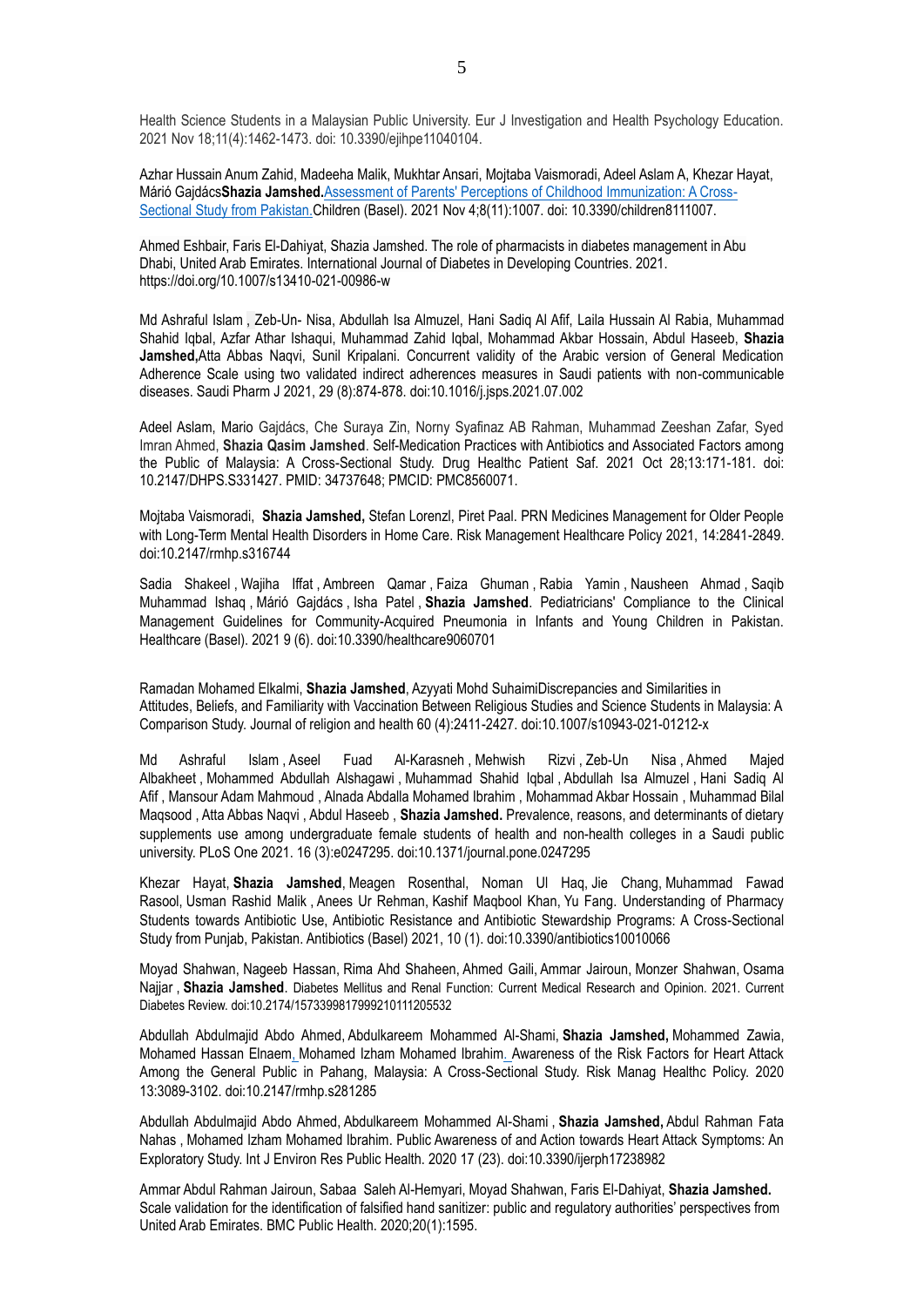Adeel Aslam, Mario Gajdács, Che Suraya Zin, Norny Syafinaz AB Rahman, Muhammad Zeeshan Zafar, Syed Imran Ahmed, **Shazia Qasim Jamshed**. Evidence of the Practice of Self-Medication with Antibiotics among the Lay Public in Low- and Middle-Income Countries: A Scoping Review**Antibiotics** 2020**, 9**, 597https://www.mdpi.com/2079-6382/9/9/597/htm

Hazrina Hadi, Nur'ain Ai, Mazlina Zamli, Ammar Ihsan Awadh, Zafar, Muhammad Zeeshan Zafar; **Shazia Jamshed**, 2020. Cosmetic Use-Related Adverse Events: Findings from Lay Public in Malaysia.Cosmetics,7, no. 2: 4[1.https://doi.org/10.3390/cosmetics7020041](https://doi.org/10.3390/cosmetics7020041)

Hazrina Hadi, Ammar Ihsan Awad, Mazlina Zamli, Nur'Ain Ai, and **Shazia Jamshed**, 2020. Cosmetics. 7, no 2. 45 <https://doi.org/10.3390/cosmetics7020045>

Samsiah Awang, Noordin Othman, **Shazia Jamshed**,, Azmi Hassali. Knowledge, perceived barriers and facilitators of medication error reporting: a quantitative survey in Malaysian primary care clinics. International Journal of Clinical Pharmacy. 2020). https://doi.org/10.1007/s11096-020-01041-0

Adeel Aslam, Mario Gajdács, Che Suraya Zin, Norny Syafinaz AB Rahman, Syed Imran Ahmed, **Shazia Qasim Jamshed**. Public Awareness and Practices towards Self-Medication with Antibiotics among the Malaysian Population. A Development of Questionnaire and Pilot-Testing. Antibiotics 2020**, 9**, 97.

AlShayban, Dhfer Mahdi, Atta Abbas Naqvi, Othman Alhumaid, Ali Saad AlQahtani, Md. Ashraful Islam, Syed Azizullah Ghori, Abdul Haseeb, Majid Ali, Muhammad Shahid Iqbal, Mahmoud E. Elrggal, Azfar Athar Ishaqui, Mansour Adam Mahmoud, Irfanullah Khan, **Shazia Jamshed**. 2020. 'Association of Disease Knowledge and Medication Adherence Among Out-Patients with Type 2 Diabetes Mellitus in Khobar, Saudi Arabia', *Frontiers in Pharmacology*, 11. (60). doi:10.3389/fphar.2020.00060

Sadia Shakeel, Wajiha Iffat, Shagufta Nesar, Hina Zaidi, **Shazia Jamshed**. Exploratory Findings of Prescribing Unlicensed and Off-Label Medicines Among Children and Neonates. Integrated Pharmacy Research and Practice, 05 February 2020, Volume 9, 33-39

**Shazia Jamshed**, Akshaya Srikanth Bhagavathula, Sheikh Muhammad Zeeshan Qadar, Umaira Alauddin, Sana Shamim, and Sohail Hasan. "Cost-Effective Analysis of Proton Pump Inhibitors in Long-Term Management of Gastroesophageal Reflux Disease: A Narrative Review." *Hospital Pharmacy*, (December 2019). doi[:10.1177/0018578719893378](https://doi.org/10.1177/0018578719893378)

Abdullah Abdulmajid Abdo Ahmed, A.A.A., Abdulkareem Mohammed AL-Shami, **Shazia Jamshed,** Abdul Rahman Fata Nahas. Development of questionnaire on awareness and action towards symptoms and risk factors of heart attack and stroke among a Malaysian population. BMC Public Health **19,** 1300 (2019) doi:10.1186/s12889-019- 7596-1

Khaled Alqarni, Elham A Alqarni, Atta Abbas Naqvi, Dhfer Mahdi Alshayban, Syed Azizullah Ghori, Abdul Haseeb, Mohamed Raafat, and **Shazia Jamshed**. 2019. Assessment of Medication Adherence in Saudi Patients With Type II Diabetes Mellitus in Khobar City, Saudi Arabia. *Frontiers in Pharmacology,* 10.

Sadia Shakeel,Shagufta Nesar,Wajiha Iffat,Bilqees Fatima, Tahmina Maqbool, **Shazia Jamshed**. A quantitative insight of the interactions of prescribers with pharmaceutical organization's representatives in clinical settings of Karachi. Integrated Pharmacy Research and Practice 2019:8 75–83

Mohamad Hassan Elnaem, **Shazia Qasim Jamshed**, Ramdan Elkalmi. Knowledge of the risk factors of noncommunicable diseases (NCDs) among pharmacy students: findings from a Malaysian University. *International Journal of Health Promotion and Education.* 2019:1-12.

Doa Alkhalidi, **Shazia Qasim Jamshed**, Ramadan Mahmoud Elkalmi, Mirza Rafi Baig, Adeel Aslam, Mohamad Azmi Hassali. General Public Views, Attitudes, and Experiences toward Drug Safety in Dubai, United Arab Emirates: A Qualitative Approach. *Pharmacy*. 2019; 7(1):19.

[Atta Naqvi,](https://loop.frontiersin.org/people/511048/overview) [Mohamed Azmi Hassali,](https://loop.frontiersin.org/people/484960/overview) Mehwish Rizvi, Ale Zehra, Wajiha Iffat, [Abdul Haseeb,](https://loop.frontiersin.org/people/613892/overview) **Shazia Jamshed**. Development and validation of a novel General Medication Adherence Scale (GMAS) for chronic illness patients in Pakistan. *Frontiers in Pharmacology.* 2018*.* 9 (1124). doi:10.3389/fphar.2018.01124

**Shazia Qasim Jamshed**, Mohammad Jamshed Siddiqui, Bareera Rana, Akshaya Srikanth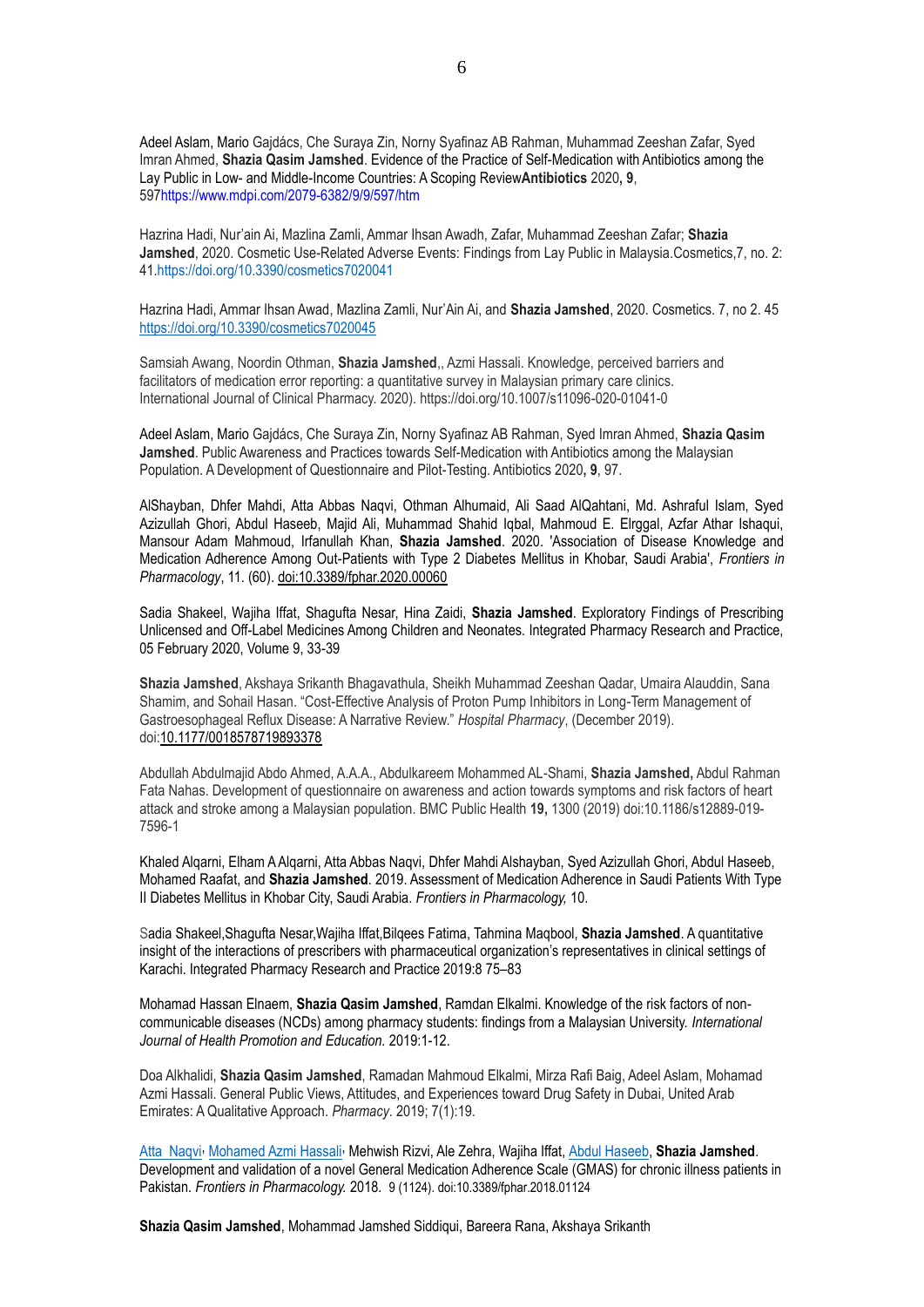Bhagavathula. Evaluation of the involvement of pharmacists in diabetes self-care: A review from the economic perspective. *Frontiers in Public Health* 2018, *6*.

Akshaya Srikanth Bhagavathula, Deepak Kumar Bandari, **Shazia Qasim Jamshed**, Vijay Kumar Chattu. Pharmacy students' perception and inclination toward scholarly research publications: A multinational study. *Journal of Education and Health Promotion*. 2018 Oct 29; 7:131. doi: 10.4103/jehp.jehp\_77\_18.

**Shazia Jamshed**, Fadzlan Padzil, Siti Hadijah Shamsudin, Siti Halimah Bux, Abdul Aziz Jamaluddin, Akshaya Srikanth Bhagavathula, Saira Azhar, and Mohamed Azmi Hassali. Antibiotic Stewardship in Community Pharmacies: A Scoping Review. *Pharmacy* 6, no. 3 (2018): 92.

Eman A Dyab, Ramadan Mahmoud Elkalmi, Siti Halimah Bux, **Shazia Qasim Jamshed**. Exploration of Nurses' Knowledge, Attitudes, and Perceived Barriers towards Medication Error Reporting in a Tertiary Health Care Facility: A Qualitative Approach. *Pharmacy*. 2018; 6(4):120.

Mohamad Haniki Nik Mohamad, Azizur Rahman, **Shazia Jamshed**, Syed Mahmood. Effectiveness and Safety of Electronic Cigarettes among Sole and Dual User Vapers in Kuantan and Pekan, Malaysia: A Six-Month Observational Study. *BMC Public Health* 18, no. 1 (2018/08/20 2018): 1028.

Sakeena Hameem, Alexandra A. Bennett, **Shazia Jamshed**, Fahim Mohamed, Dilanthi R. Herath, Indika Gawarammana6 and Andrew J. McLachlan. Investigating knowledge regarding antibiotics and antimicrobial resistance among pharmacy students in Sri Lankan universities BMC infectious diseases 2018 18:1

Akash Syed, Saira Azhar, Muhammad Mohsin Raza, Humaira Saeed, **Shazia Qasim Jamshed.** Knowledge, Attitude and Barriers towards Pharmacovigilance among Physicians and Pharmacists of Abbottabad, Pakistan. *Pharmacy* 2018, 6 (2), 29.

Abdulkareem Mohammed Al-shami, Tarek Mohamed Elsayed, Ramadan Elkalmi, **Shazia Qasim Jamshed**, Eman Ali Dyab, Mohammad Jamshed Siddiqui, Abdul Rahman Mahmoud Fata Nahas Knowledge, Attitude and Practice of Smoking among Pharmacy Students: Findings from a Public University Journal of Clinical and Diagnostic Research2018 12 (12) LC 06-LC09

Peter Bai James, Abdulai Jawo Bah, Emmanuel Kamanda Margao, Christian Hanson, John Alimamy Kabba, **Shazia Qasim Jamshed**: Exploring the Knowledge and Perception of Generic Medicines among Final Year Undergraduate Medical, Pharmacy, and Nursing Students in Sierra Leone: A Comparative Cross-Sectional Approach. *Pharmacy* 2018, 6(1):3.

Akshaya Srikanth Bhagavathula, Deepak Kumar Bandari, Yonas Getaye Tefera, **Shazia Qasim Jamshed**, Asim Ahmed Elnour, and Abdulla Shehab. The Attitude of Medical and Pharmacy Students towards Research Activities: A Multicenter Approach. Pharmacy 2017, *5*(4), 55; doi[:10.3390/pharmacy5040055](http://dx.doi.org/10.3390/pharmacy5040055)

Mohamed Hassan Elnaem, **Shazia Qasim Jamshed**, Ramadan Mohamed Elkalmi. The future of pharmaceutical care in Malaysia: Pharmacy students' perspectives. Pharmacy Education Journal (FIP). 2017 September Vol 17 (1) 215-222.<http://pharmacyeducation.fip.org/pharmacyeducation/article/view/461/438>

NaNajia Rahim, Iyad Nadeem Muhammad, Sadia Shakeel, Wajiah Iffat, Madeeha Maboos and **Shazia Qasim Jamshed** Validation of Patients' Satisfaction Regarding Medications' Information Questionnaire (PSMIQ) in Karachi, Pakistan. Latin American Journal of Pharmacy, 2017, 36 (8), 1524-1532

Najia Rahim, Wajiah Iffat, Sadia Shakeel S, Naeem MI, Qazi F, Rizvi M, Nasiri I, Bashir L, Khan FM, Yaseen H, J. **Shazia Jamshed**. [Perspectives about Pandemic Influenza and Its Prophylactic Measures among Final Year](https://www.ncbi.nlm.nih.gov/pubmed/28717338)  [Pharmacy Students in Karachi, Pakistan.](https://www.ncbi.nlm.nih.gov/pubmed/28717338) J Pharm Bioallied Sci. 2017 Apr-Jun;9(2):144-151. doi: 10.4103/jpbs.JPBS\_328\_16.

Rana B, Bukhsh A, Khan TM, Sarwar A, Omer MO**, Shazia Jamshed.**[Evaluation of Therapeutic Effectiveness of](https://www.ncbi.nlm.nih.gov/pubmed/28717335)  [Prescribed Medications in Patients with Type 2 Diabetes Mellitus: Findings from a Tertiary Care Hospital, Lahore,](https://www.ncbi.nlm.nih.gov/pubmed/28717335)  [Pakistan.](https://www.ncbi.nlm.nih.gov/pubmed/28717335) J Pharm Bioallied Sci. 2017 Apr-Jun;9(2):121-125. doi: 10.4103/jpbs.JPBS\_29\_17.

Elnaem MH, **Shazia Jamshed**, Elkalmi RM, Baharuddin MF, Johari MA, Aziz NABA, Sabri SFBA, Ismail NAB[.Osteoporosis Knowledge among Future Healthcare Practitioners: Findings from a Malaysian Public](https://www.ncbi.nlm.nih.gov/pubmed/28717334)  [University.J](https://www.ncbi.nlm.nih.gov/pubmed/28717334) Pharm Bioallied Sci. 2017 Apr-Jun;9(2):115-120. doi: 10.4103/jpbs.JPBS\_336\_16.

**Shazia Jamshed**[Fine tune your review works please!](https://www.ncbi.nlm.nih.gov/pubmed/28717328) J Pharm Bioallied Sci. 2017 Apr-Jun;9(2):79. doi: 10.4103/jpbs.JPBS\_47\_17. No abstract available.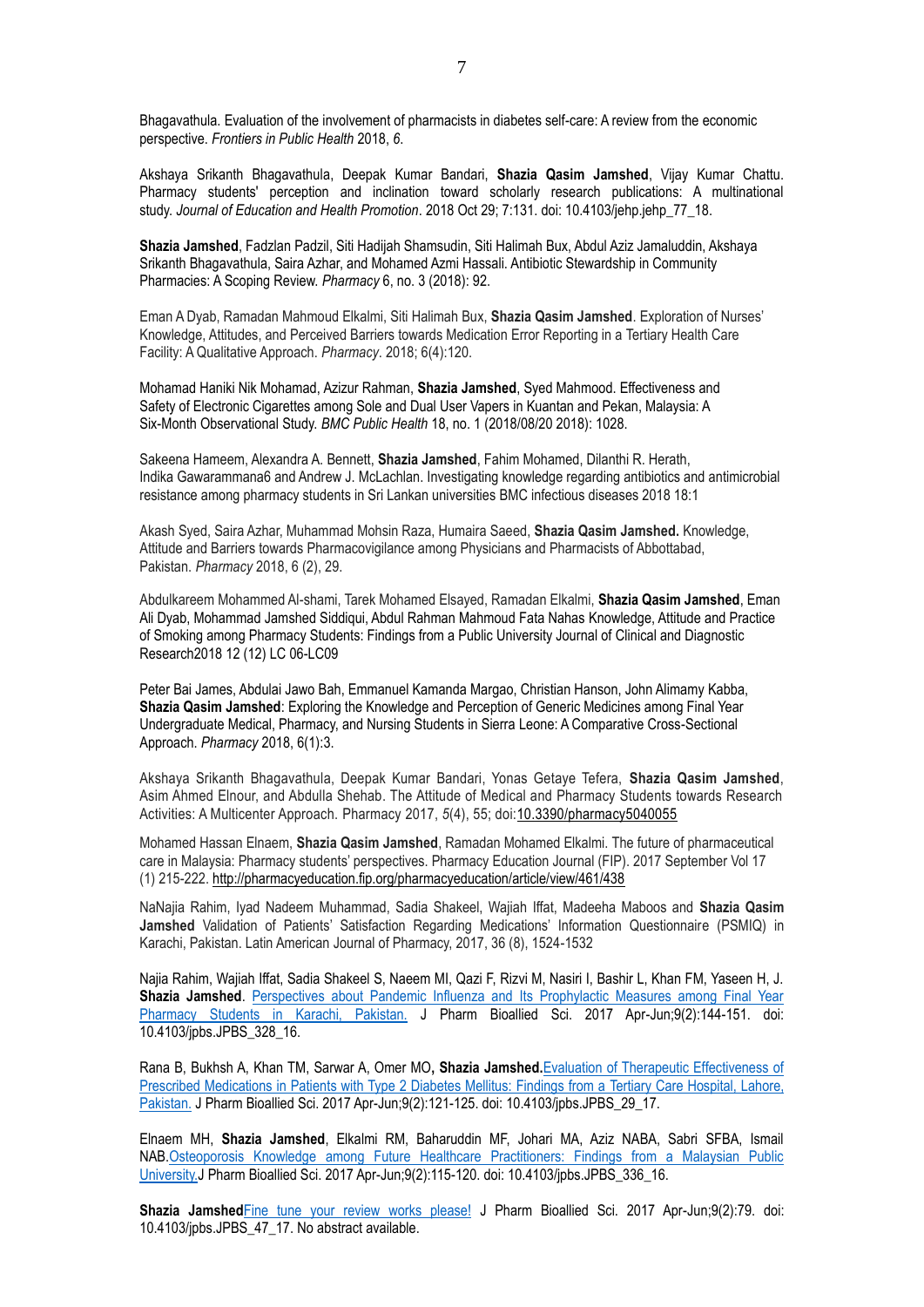Samsiah Awang, Noordin Othman, **Shazia Jamshed,** Mohamed Azmi Hassali (2016). Perceptions and Attitudes towards Medication Error Reporting in Primary Care Clinics: A Qualitative Study in Malaysia. PLOS One 2016 Dec 1;11(12):e0166114. doi: 10.1371/journal.plosone.0166114. eCollection 2016. <http://journals.plos.org/plosone/article?id=10.1371/journal.pone.0166114>

Samsiah Awang, Noordin Othman, **Shazia Jamshed,** Mohamed Azmi Hassali & Wan-Mohaina, W. M. (2016). Medication errors reported to the National Medication Error Reporting System in Malaysia: a 4-year retrospective review (2009 to 2012). *European Journal of Clinical Pharmacology*, 1-10. doi:10.1007/s00228-016-2126-x

Akshaya Srikanth Bhagavathula and **Shazia Qasim Jamshed**. Extensively drug-resistant tuberculosis in a young child. (2016). *The Lancet Infectious Diseases, 16*(4), 405-406. doi:10.1016/S1473-3099(16)00122-5 <http://www.sciencedirect.com/science/article/pii/S1473309916001225>

Akshaya Srikanth Bhagavathula, Asim Ahmad Elnour, **Shazia Qasim Jamshed,** Abdualla Shehab. Health Professionals' Knowledge, Attitudes and Practices about Pharmacovigilance in India: A Systematic Review and Meta-Analysis. *PLoS One*. 2016;11(3):e0152221. Published 2016 Mar 24. doi:10.1371/journal.pone.0152221

Imran Masood, Ahsan Saleem, **Shazia Qasim Jamshed**. Why do physicians prefer brand medicines over generic medicines in Pakistan? A quantitative approach. Journal of Pharmaceutical Health Services Research. 2016;7(4):247-51.

Akram Ahmad, Muhammad Umair Khan, **Shazia Qasim Jamshed**, Deepak Kumar Bhandari, Sudhir Kumar Gogikar, Puchchakayala Goverdhan Reddy, Sudhakar Ajmera. Are healthcare workers ready for Ebola? An assessment of their knowledge and attitude in a referral hospital in South India. **The Journal of Infection in Developing Countries**, North America, 10, aug. 2016. Available at: <http://www.jidc.org/index.php/journal/article/view/27482807>

**Shazia Qasim Jamshed**, Muhammad Umair Khan, Akram Ahmad , Ramadan Elkalmi. Knowledge, perceptions, and attitudes toward complementary and alternative medicines among pharmacy students of a Malaysian Public University. Journal of Pharmacy and Bioallied Sciences [serial online] 2016 [cited 2016 Jan 18];8:34-8. Available from: <http://www.jpbsonline.org/text.asp?2016/8/1/34/171686>

**Shazia Qasim Jamshed**. Editorial. Journal of Pharmacy and Bioallied Sciences [serial online] 2016 [cited 2016 Jan 18]; 8:1. Available from: <http://www.jpbsonline.org/text.asp?2016/8/1/1/173860>

**Shazia Qasim Jamshed**, Pei Se Wong, Yi Heng Chin, Yun Gan Siaw, Muhammad Umair Khan, Akram Ahmad. Self-medication practices among female students of higher educational institutions in Selangor, Malaysia: A quantitative insight. Journal of Pharmacy and Bioallied Sciences 2016 [http://www.jpbsonline.org/temp/JPharmBioallSci000-7605872\\_210738.pdf](http://www.jpbsonline.org/temp/JPharmBioallSci000-7605872_210738.pdf)

Muhammad Umair Khan, **Shazia Qasim Jamshed,** Akram Ahmad, Mohd Ashraf Bin Ahmad Bidin, Mohammad Jamshed Siddiqui, Abdul Kareem Al-Shami Use of Complementary and Alternative Medicine among Osteoarthritic Patients: A Review Journal of Clinical and Diagnostic Research2016 10 (2) JE01-JE06

Aziz Rahman, Mohamad Haniki Nik Mohamed, **Shazia Jamshed**. Evaluating effectiveness and safety towards electronic cigarette among Malaysian vapers: one-month observational study: Archives of Pharmacy Practice. 2016; volume 7: PP: 43- 53.

Aziz Rahman, Mohamad Haniki Nik Mohamed, **Shazia Jamshed**. Safety and effectiveness of electronic cigarette as vapers perspective: A qualitative approach. International medical journal, Vol.22, No.5, PP.1-5, October 2015.

Aziz Rahman, Mohamad Haniki Nik Mohamed, **Shazia Jamshed**. Safety and Effectiveness of Electronic Cigarettes: A Narrative Review. International medical journal, Vol.22, No.3, PP.122-131, June 2015.

Akshaya Srikanth Bhagavathula, Nazrin Bin Zakaria, and **Shazia Qasim Jamshed**, "Knowledge of Future Dental Practitioners towards Oral Cancer: Exploratory Findings from a Public University in Malaysia," International Journal of Dentistry, vol. 2015, Article ID 218065, 6 pages, 2015. doi:10.1155/2015/218065

**Shazia Qasim Jamshed,** Mohamed Izham Mohamed Ibrahim, Mohamed Azmi Hassali, Adheed Khalid Sharrad, Asrul Akmal Shafie, Zaheer Babar. Understanding and perceptions of final-year Pharm D students about generic medicines in Karachi, Pakistan: a quantitative insight. Advances in Medical Education and Practice (Dovepress) 2015 Volume 6; 359-366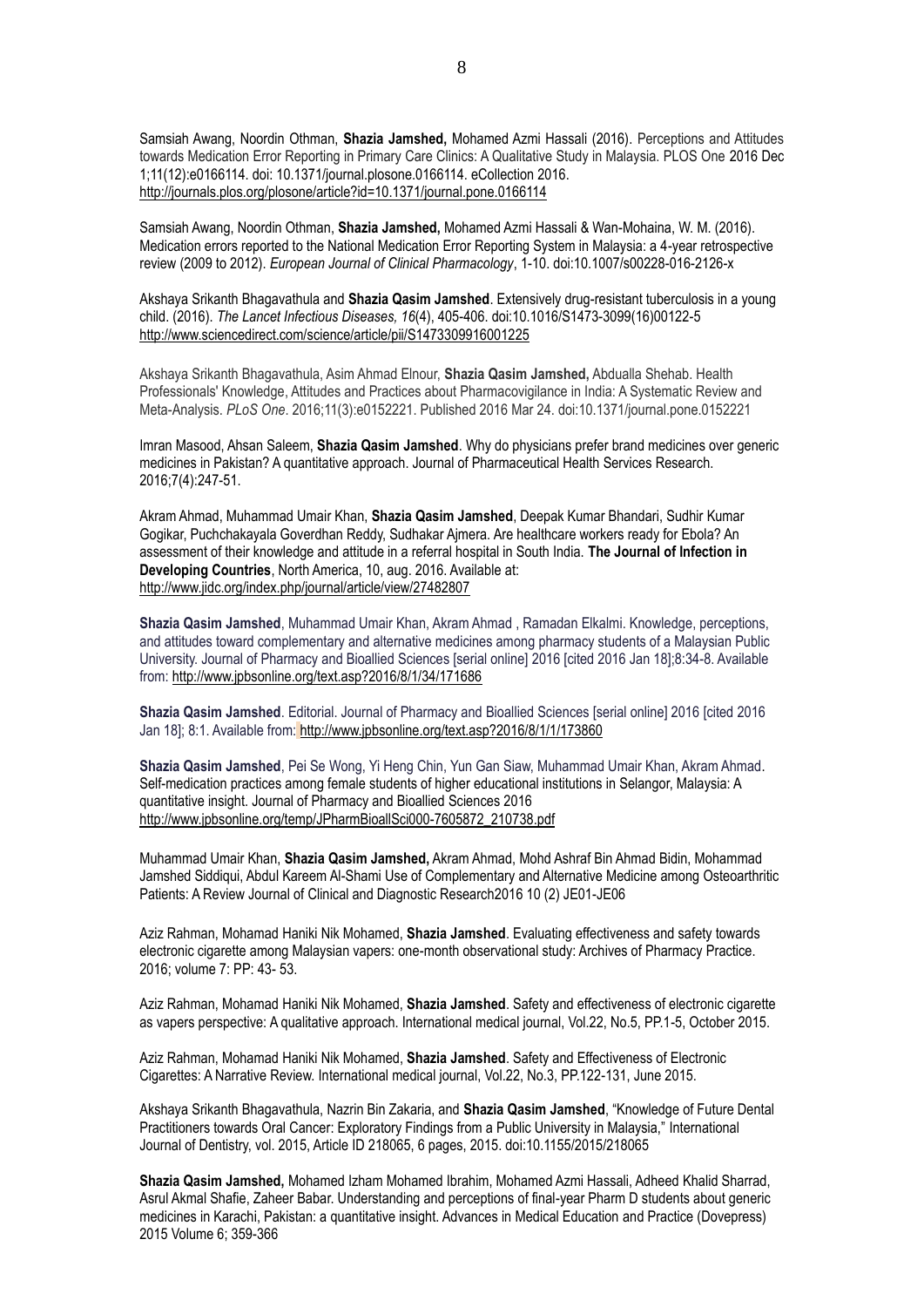[http://www.dovepress.com/understanding-and-perceptions-of-final-year-doctor-of-pharmacy-student-peer](http://www.dovepress.com/understanding-and-perceptions-of-final-year-doctor-of-pharmacy-student-peer-reviewed-article-AMEP)[reviewed-article-AMEP](http://www.dovepress.com/understanding-and-perceptions-of-final-year-doctor-of-pharmacy-student-peer-reviewed-article-AMEP)

[Tarek Mohamed Elsayed,](javascript:void(0);) [Shazia Qasim Jamshed,](javascript:void(0);) [Ramadan Mohamad ElkalmiM](javascript:void(0);)alaysian community pharmacists' perceptions of and barriers to the first year of mandatory continuous education: A nationwide exploratory study Currents in Pharmacy Teaching and Learning , 2015, Volume 7 , Issue 6 , 826 – 835

[Tarek Mohamed Elsayed,](javascript:void(0);) **[Shazia Qasim Jamshed](javascript:void(0);)**[, Ramadan Mohamad Elkalmi](javascript:void(0);) The use of medical and drug information software programs for personal digital Assistants among pharmacy Students in a Malaysian pharmacy school. Currents in Pharmacy Teaching and Learning Published online April 2015 [http://www.pharmacyteaching.com/article/S1877-1297\(15\)00034-9/abstract](http://www.pharmacyteaching.com/article/S1877-1297(15)00034-9/abstract)

Umair Khan M, Ahmad A, Ejaz A, Ata Rizvi S, Sardar A, Hussain K, Zaffar T, **Shazia QasimJamshed**. Comparison of Knowledge, Attitude and Perception of Barriers towards Adverse Drug Reaction Reporting Among Pharmacy and Medical Students in Pakistan. *JEEHP* 2015, 12:28.

Akram Ahmad, Muhammad Umair Khan, Akshaya B. Srikanth, Isha Patel, Anantha Naik Nagappa, **Shazia Qasim Jamshed**Evaluation of Workload and its Impact on Satisfaction Among Pharmacy Academicians in Southern India Journal of Clinical and Diagnostic Research 2015, 9 (6) FC01-FC06

Akram Ahmad, Muhammad Umair Khan,Jagadeesan Moorthy, **Shazia Qasim Jamshed**, and Isha Patel Comparison of knowledge and attitudes about antibiotics and resistance, and antibiotics self-practicing between Bachelor of Pharmacy and Doctor of Pharmacy students in Southern India. Pharmacy Practice 2015 13(1):523 [http://www.ncbi.nlm.nih.gov/pmc/articles/PMC4384268/#\\_\\_ffn\\_sectitle](http://www.ncbi.nlm.nih.gov/pmc/articles/PMC4384268/#_blank)

Ramadan Elkalami, Mohammad Umair Khan, Akram Ahmad, Akshaya B Srikanth, Norny Syafinase Abdurhaman, **Shazia Qasim Jamshed,** Ammar Ihsan Awad, Hazrina bt Abbdul HadiKnowledge, awareness, and perception of contraception among senior pharmacy students in Malaysia: A pilot study 2015 Journal of Research in Pharmacy Practice, 4(2), 94–98. doi:10.4103/2279-042X.155760 [http://www.ncbi.nlm.nih.gov/pmc/articles/PMC4418143/#\\_\\_ffn\\_sectitle](http://www.ncbi.nlm.nih.gov/pmc/articles/PMC4418143/#_blank)

Che Fadhilah Bt Mamat**, Shazia Qasim Jamshed,** Tariq El-Sayed, Tahir Mahmood Khan, Noordin Othman, Abdul Kareem Shami, Syahriri Bin Zain, Mohammad Jamshed Siddiqui The use of psychotropic substances among students: the prevalence, factor association and abuse. Journal of Pharmacy and Bioallied Sciences Accepted 2015

Fathima Riyasha, Sakeena Hameem, **Shazia Qasim Jamshed**. An Exploratory Study to Ascertain the Need Of Radiopharmacist In Sri Lanka International Journal of Pharmacy and Pharmaceutical Sciences 2015 Vol 7, Issue 2, 548-553

Kingston Rajiah, Syi Ren Wong, **Shazia Qasim Jamshed**. Evaluation of the understanding of antibiotic resistance among Malaysian pharmacy students at public universities: An exploratory studyJournal of Infection and Public Health2014. (Published online December 2014) <http://www.sciencedirect.com/science/article/pii/S1876034114001841>

**Shazia Jamshed**. Qualitative research method: Interviewing and Observation. Journal of Basic and Clinical Pharmacy **[Editorial**] 2014, 5(4): 87-88

[http://www.jbclinpharm.org/temp/JBasicClinPharma5487-1635818\\_043238.pdf](http://www.jbclinpharm.org/temp/JBasicClinPharma5487-1635818_043238.pdf)

Omer Al-lela, Mohamad Baidi Bahari, Muannad Salih , Al-abbassi M, Elkalmi R, **Shazia Qasim Jamshed**.. Factors underlying inadequate parents' awareness regarding pediatrics immunization: findings of cross-sectional study in Mosul- Iraq. *BMC Pediatrics* 2014, 14(1):29.

Omer Al- lela Qutaiba, Mohamad Baidi Bahari, Harith Al-Qazaz, Muannad Salih, **Shazia Qasim Jamshed**, Elkalmi R: Are parents' knowledge and practice regarding immunization related to pediatrics' immunization compliance? a mixed method study. *BMC Pediatrics* 2014, 14(1):20.

Elkalmi RM, Omer Al- lela Qutaiba, **Shazia Qasim Jamshed** (2014) Motivations and Obstacles for Adverse Drug Reactions Reporting among Healthcare Professionals from the Perspective of Lewin's Force Field Analysis Theory: Analytic Approach. J Pharmacovigilance 2:130. doi:10.4172/2329-6887.1000130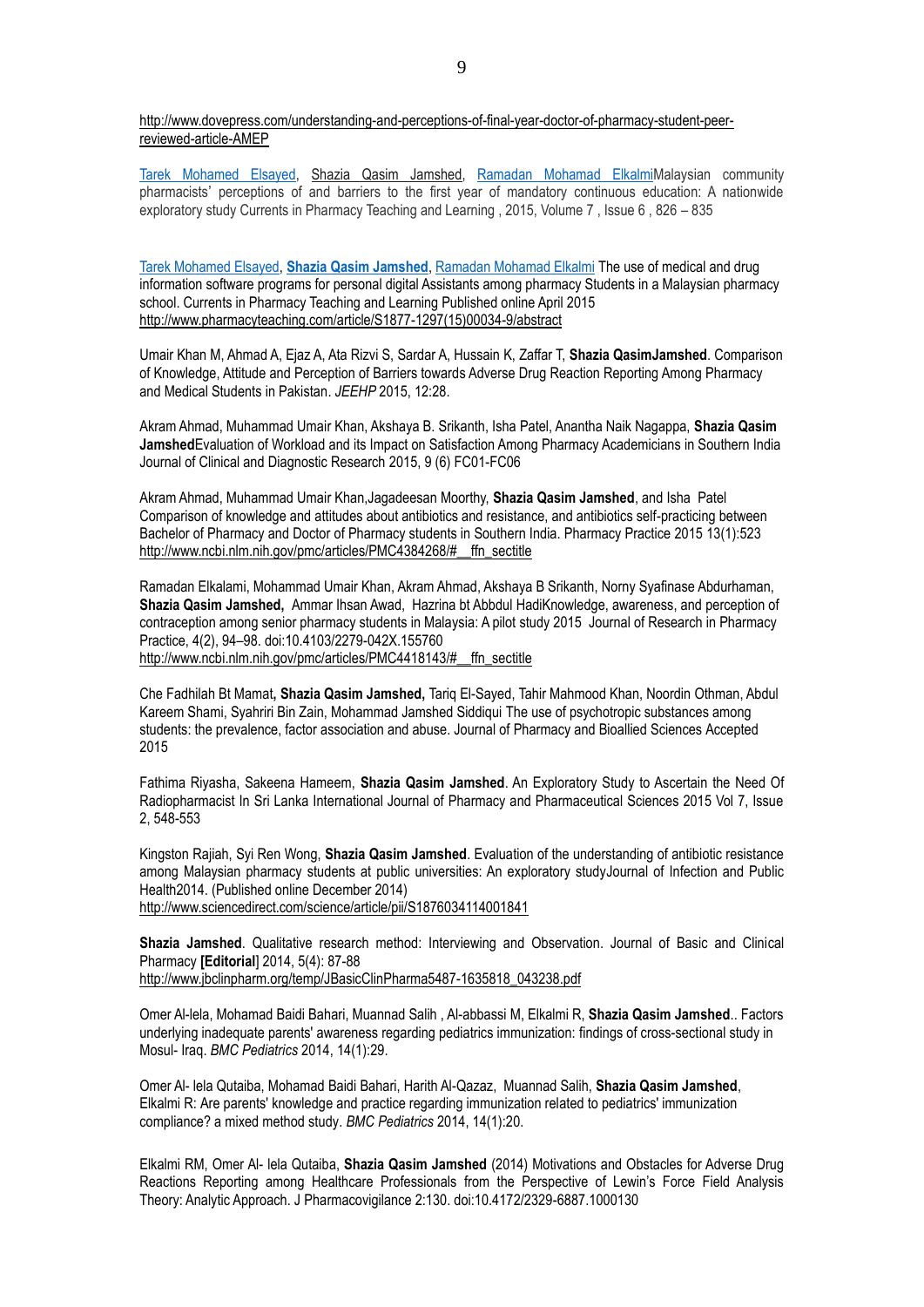**Shazia Qasim Jamshed**, Muhammad Atif, Mohammad Jamshed Siddiqui, Iqbal Azhar. What practicing pharmacists think about their role in healthcare: Preliminary findings from Karachi Pakistan Archives of Pharmacy Practice 2014;5:132-6

Ramadan Elkalami, Mohammad Azmi Hassali, Mohamad Izham Mohamad Ibrahim, Hassali MA, Ibrahim MI, **Shazia Qasim Jamshed**, Omer Al-Lela Qutaiba .Community Pharmacists' Attitudes, Perceptions, and Barriers towards Adverse Drug Reaction Reporting in Malaysia: A Quantitative Insight. Journal of Patient Safety, 2014, March 10.

Mohammad Jamshed Siddiqui, Yan Yee, Rohit Kumar Verma, **Shazia Qasim Jamshed.** Role of Complementary and Alternative Medicine (CAM) in Geriatric Care: A Mini Review. Pharmacognosy Reviews, 2013: 8(16): 81-87

**Shazia Qasim Jamshed**, Ramadan Elkalmi, Abdul Kareem Al-Shami, Siti Hadijah Shamsudin, Mohammad Jamshed Ahmad Siddiqui Mohamad Akram bin Abdul Aziz, Muhammad Badrulsyam bin Hanafi, Najwa Izzati bt. Mohammad Shariff, Nasrul Hakim bin Ramlan, Normunirah bt. Jamil, Nur Hayatul Akmal bt. Mustapha, Nuratiqah bt. Hasman Yusri, Nurul Anisah bt. Shahri, Radhiyah bt. Ismail, Siti Maryam bt. Zamri, Kingston Rajiah. Understanding of antibiotic use and resistance among final year pharmacy and medical students: A pilot study. Journal of Infection in Developing Countries 2014; 8(6): 780-785.

Shahid Mitha, Vimalan A/L Nagarajan, Muneer Gohar Babar, Mohammad Jamshed Ahmad Siddiqui **Shazia Qasim Jamshed.** Reasons of using complementary and alternative medicines (CAM) among elderly Malaysians of Kuala Lumpur and Selangor states: An exploratory study. Journal of Young Pharmacists 2013; <http://www.sciencedirect.com/science/article/pii/S0975148313000204>

Ramadan M. Elkalmi, Mohamed Azmi Hassali, Omer Q B. Al-lela and **Shazia Qasim Jamshed** Adverse drug reactions reporting: knowledge and opinion of general public in Penang, Malaysia. Journal of Pharmacy and Bioallied Sciences 2013 [http://www.jpbsonline.org/article.asp?issn=0975-](http://www.jpbsonline.org/article.asp?issn=0975-7406;year=2013;volume=5;issue=3;spage=224;epage=228;aulast=Elkalmi) [7406;year=2013;volume=5;issue=3;spage=224;epage=228;aulast=Elkalmi](http://www.jpbsonline.org/article.asp?issn=0975-7406;year=2013;volume=5;issue=3;spage=224;epage=228;aulast=Elkalmi)

**Shazia Qasim Jamshed** and Siti Hadijah ShamsudinReflective writing in Pharmacy Practice; International Journal of Pharmacy Practice 2014, Vol 22, Issue 1, 101-102.

**Shazia Qasim Jamshed.** Comment on Fincham editorial; International Journal of Pharmacy Practice. 2014;22(3):234-5.

Ramadan M. Elkalmi, Mohamed Azmi Hassali, Omer Q B. Al-lela and **Shazia Qasim Jamshed;** The Teaching of Subjects Related to Pharmacovigilance in Malaysian Pharmacy Undergraduate Programs Journal of Pharmacovigilance 2013; 1(2)

Najwa Izzati, Omar Al-Alela, Ramadan M- Elkalmi, Mohammad Jamshed Siddiqui, Siti Zaiton Binte Mat-so ad, Qamar uddin Ahmed, Siti Hadijah Shamsudin, **Shazia Qasim Jamshed**. Breast Self-Examination (BSE) and Attitude towards Breast Self Examination (BSE) among Women: A Narrative Review; Journal of Pharmaceutical and Bioscience[shttp://www.jpbs-online.com/wp-content/uploads/2013/03/5.-jpbs-2.2013.03-4.pdf](http://www.jpbs-online.com/wp-content/uploads/2013/03/5.-jpbs-2.2013.03-4.pdf)

Muhammad Atif , Syed Azhar Syed Sulaiman, Asrul Akmal Shafie, Muhammad Asif, **Shazia Qasim Jamshed**Engaging Community Pharmacists and Alternative Practitioners: An Approach to Active Case Finding of Tuberculosis in Malaysia Tropical Journal of Pharmaceutical Research 2013, 12(6) 1093-1095

**Shazia Qasim Jamshed,** Mohamed Izham Mohamed Ibrahim, **Mohamed Azmi Hassali,** Imran Masood, Bee Yean Low, Asrul Akmal Shafie, Zaheer ud din Babar. Perception and attitude of general practitioners regarding generic medicines in Karachi, Pakistan: A questionnaire based study; Southern Med Review, 2012, 5; 1:22-30

Omer Qutaiba B. Al-lela, Ramadan M. Elkalmi, and **Shazia Q. Jamshed** 2013 New Pharmacovigilance Course at the International Islamic University Malaysia-IIUM American Journal of Pharmaceutical Education: Volume 77, Issue 5, Article 10[6 http://www.ajpe.org/doi/full/10.5688/ajpe775106](http://www.ajpe.org/doi/full/10.5688/ajpe775106)

Zaheer-ud-din Babar, **Shazia Qasim Jamshed,**Siew Wei Yeong, Mohamed Izham Mohamed Ibrahim Examination of students' interests in a public health pharmacy course in Malaysia; Currents in Pharmacy Teaching and Learning, 2011,3: 199-207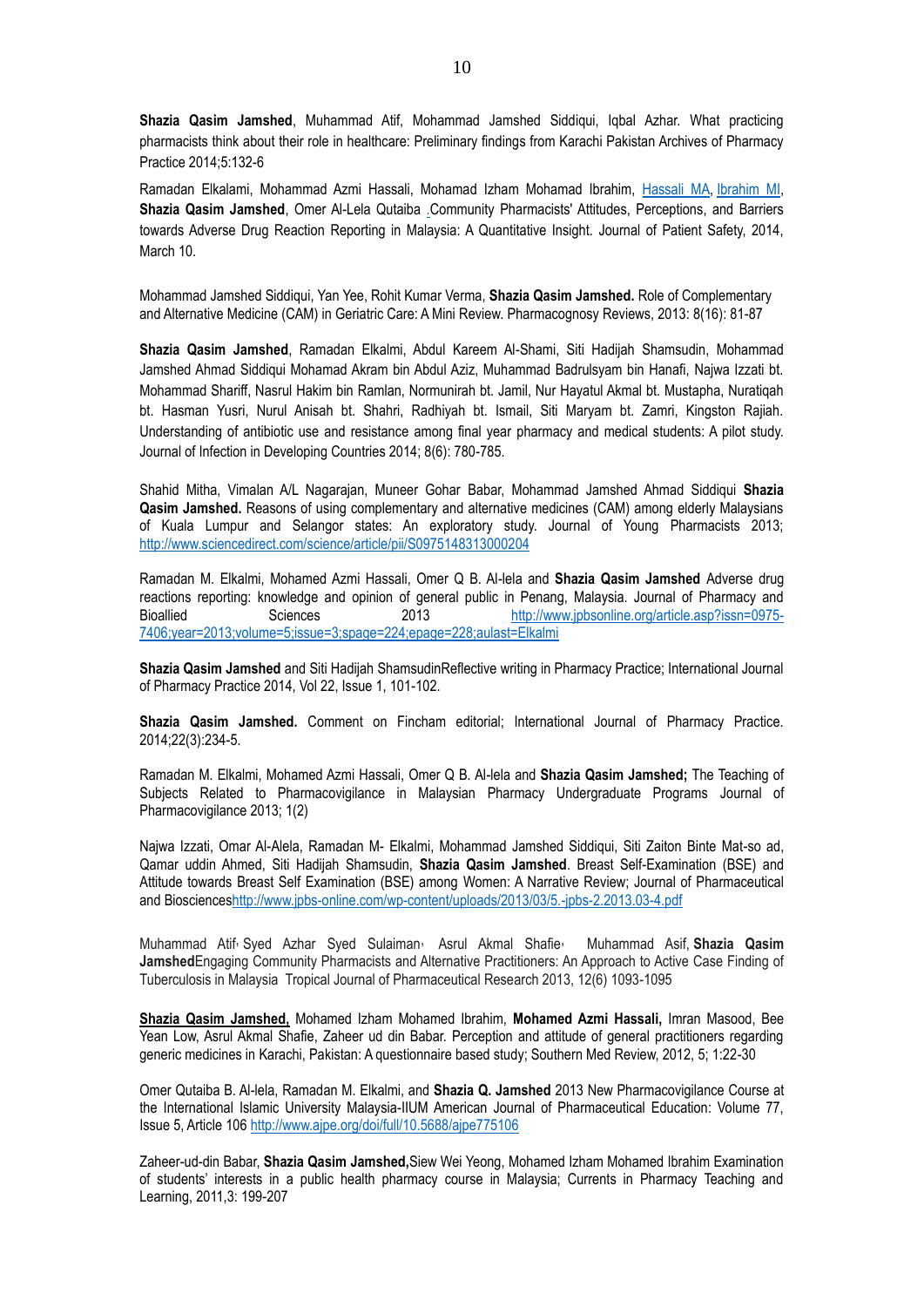**Shazia Qasim Jamshed,** Mohamed Izham Mohamed Ibrahim, Asrul Akmal Shafie, Mohamed Azmi Hassali, Zaheer Babar**.** Generic Medicines in Pakistan: A viable cost-effective option for consumers. European Journal of Clinical Pharmacology, 2011, 67(9): 969-970

**Shazia Qasim Jamshed**, Mohamed Azmi Hassali, Mohamed Izham Mohamed Ibrahim , Qualitative or Quantitative: An Enigma Journal of College of Physicians and Surgeons Pakistan, 2011, 21(9): 580

**Shazia Qasim Jamshed,** Mohamad Izham Mohamad Ibrahim, Mohamad Azmi Hassali. Generic medicines in Pakistan: a questionable boon. International Journal of Clinical Pharmacy, 2011;33(1):53-4

**Shazia Qasim Jamshed,** Mohamed Azmi Hassali Mohamed Izham Mohamed Ibrahim, Zaheer BabarKnowledge Attitude and Perception of Dispensing Doctors regarding Generic Medicines in Karachi, Pakistan: A Qualitative Study Journal of Pakistan Medical Association. Volume 61, Issue 1, 2011 <http://www.jpma.org.pk/PdfDownload/2541.pdf>

**Shazia Qasim Jamshed,** Mohamed Izham Mohamed Ibrahim, Saad Mahmoud Al-Haddad, Mohamed Azmi Hassalils Bioethics in Pharmacy Inconceivable? Journal of Pakistan Medical \Association, Volume 64, Issue 4, 2011 407-40[8 http://www.jpma.org.pk/PdfDownload/2718.pdf](http://www.jpma.org.pk/PdfDownload/2718.pdf)

**Shazia Qasim Jamshed**, Mohamed Azmi Hassali, Mohamed Izham Mohamed Ibrahim, Asrul Akmal Shafie, Zaheer Babar Knowledge, Perception and Attitude of Community Pharmacists towards Generic Medicines in Karachi, Pakistan: A Qualitative Insight Tropical Journal of Pharmaceutical Research Volume 9 Issue 4, 2010, 409- 415 **[http://www.tjpr.org/vol9\\_no4/2010\\_9\\_4\\_12\\_Jamshed.pdf](http://www.tjpr.org/vol9_no4/2010_9_4_12_Jamshed.pdf)**

**Shazia Qasim Jamshed**, Mohamed Izham Mohamed Ibrahim, Mohamed Azmi Ahmad Hassali, Shaukat Khalid Perception of Academic Pharmacists Regarding Their Career Growth: A Qualitative Case Study From Pakistan, Journal of Clinical and Diagnostic Research2010, 4 (5) LC 06-LC09

**Shazia Qasim Jamshed**, Mohamed Izham Mohamed Ibrahim, Mohamed Azmi Hassali, Icebreakers-Unexpected Outcomes Journal of College of Physicians and Surgeons Pakistan 2010, Vol. 20 (2): 142. **<http://www.cpsp.edu.pk/jcpsp/archive/2010/Feb2010/20.pdf>**

Mohamed Azmi Hassali, Asrul Akmal Shafie, Ahmad Awaisu, Mohamed Izham Mohamed Ibrahim, Chong Ching Pee,**Shazia Jamshed**Physicians 'views on generic medicines: A narrative review. Journal of Generic Medicine (1 September 2009) doi:10.1057/jgm.2009.32 Original Article **<http://www.palgrave-journals.com/jgm/journal/v7/n1/pdf/jgm200932a.pdf>**

Mohamed Azmi Hassali, Asrul Akmal Shafie, **Shazia Jamshed**, Mohamed Izham Mohamed Ibrahim, Ahmad Awaisu Consumers' views on generic medicines: a review of the literature. International Journal of Pharmacy PracticeIJPP 2009, 17: 79–88 **<http://onlinelibrary.wiley.com/doi/10.1211/ijpp.17.02.0002/pdf>**

**Shazia Qasim Jamshed,** Zaheer Babar, Mohamed Izham Mohamed Ibrahim, Mohamed Azmi Hassali Generic Medicines as a way to improve access and affordability of medicines: A proposed framework for Pakistan. Journal of Clinical and Diagnostic Research2009 June 3(3):1596-1600 **<http://www.jcdr.net/articles/PDF/510/431.pdf>**

**Shazia Qasim Jamshed**, Mohamed Azmi Hassali, Mohamed Izham Mohamed Ibrahim, Zaheer Babar + [PESP-11(000048)] Malaysian Journal of Pharmacy Vol. 1 Issue 7, S14, June 2009

Fahad Saleem, Mohamed Azmi Hassali, Asrul Akmal Shafie, Noman ul Haq, Saira Azhar, **Shazia Qasim Jamshed,** Imran Masood**.** Status of Pharmacists working at Community Pharmacies(Medical Stores) in Quetta, Pakistan [PPCP-34(000233)] Malaysian Journal of Pharmacy Vol. 1 Issue 7, S103, June 2009

Noman ul Haq, Mohamed Izham Mohamed Ibrahim, Mohamed Azmi Hassali, Asrul Akmal Shafie , Saira Azhar, **Shazia Qasim Jamshed,** Imran Masood**.** Status, Practices and Perception of Self-Medication among General Population of Quetta City, Pakistan [PPCP-05(000058)] Malaysian Journal of PharmacyVol. 1 Issue 7, S91, June 2009

**Shazia Qasim Jamshed** Doctors, Pharmacy Students and Drug Companies: A First week of Research in PakistanJournal of Nepal Medical Association April- June 2009; 48(174):198 **[http://www.jnma.com.np/files/pdf/vol/48/no/2/issue/174/year/2009/month/apr](http://www.jnma.com.np/files/pdf/vol/48/no/2/issue/174/year/2009/month/apr-jun/letter_to_the_editor/198.pdf)[jun/letter\\_to\\_the\\_editor/198.pdf](http://www.jnma.com.np/files/pdf/vol/48/no/2/issue/174/year/2009/month/apr-jun/letter_to_the_editor/198.pdf)**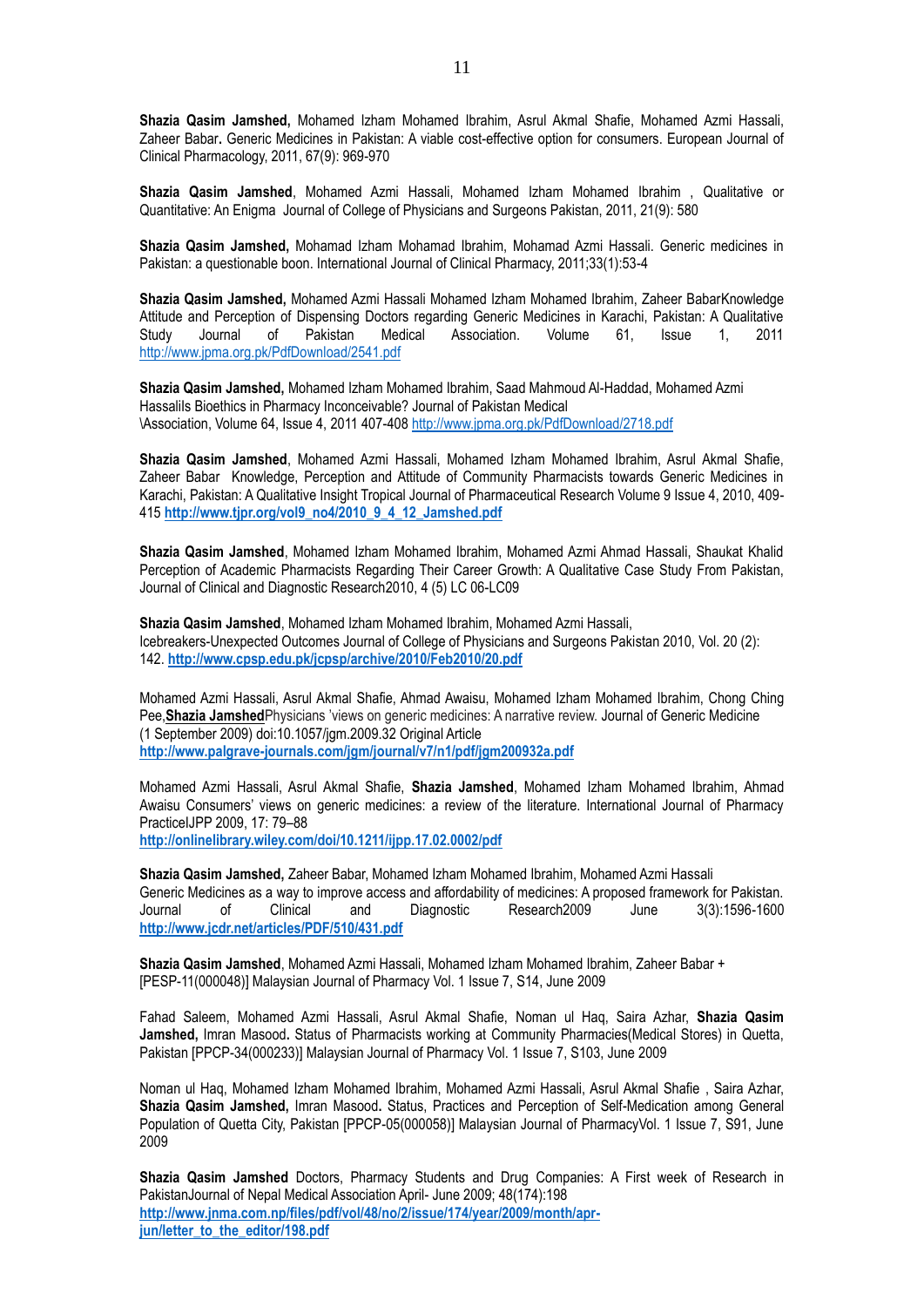#### **Shazia Qasim Jamshed**

Pharmageddon- A myth or reality **Journal of Pakistan Medical Association**; November 2009; Vol 59 (11) 806 **<http://www.jpma.org.pk/PdfDownload/1865.pdf>**

**Shazia Qasim Jamshed.** Observation at a medical store in Karachi, Pakistan **Journal of Pakistan Medical Association**; December 2009; Vol 59 (12) 806 **<http://www.jpma.org.pk/PdfDownload/1886.pdf>**

#### **Shazia Qasim Jamshed, Zaheer-ud-din Babar, Imran Masood**

Pharm D in Pakistan: A Tag or Degree? **Am J Pharm Education** 2009; 73(1) Article 13 **<https://www.ncbi.nlm.nih.gov/pmc/articles/PMC2690875/pdf/ajpe13b.pdf>**

**Zaheer-ud-din Babar, Shazia Qasim Jamshed** Social Pharmacy Strengthening Clinical Pharmacy: Why Pharmaceutical Policy Research is needed in Pakistan? **Pharmacy World and Science (PWS)** (2008) 30:617– 619

**<http://www.springerlink.com/content/h285432j3xw5737u/fulltext.pdf>**

**Shazia Qasim Jamshed, Zaheer-ud-din Babar, Mohamed Izham Mohamed Ibrahim** Pharm D in developing countries. **Am J Pharm Education.** 2007. Vol 71, Issue 6, Article 125 **<http://www.ajpe.org/aj7106/aj7106125/aj7106125.pdf>**

Mohammad Obaid-ur-Rehman**, Shazia Qasim,** Mohamed Tariq Aftab, Sarwat Rahman Association of Serum Progesterone and risk factors in breast cancer patients **Pakistan Journal of Pharmacology** 15 (2), July 1998

**Shazia Qasim**, Muhammad Tariq Aftab, Mohammad Jamshed Siddiqui Evaluation of General Toxicities and Myocardial Catecholamines in Adriamycin treated rabbits **Hamdard Medicus**, XLII (4), 85-89, October-December (1999)

Shazia Qasim, Mohammed Tariq Aftab, Farrukh Nazir Evaluation of hepatotropic influence of Ictrene in CMF receiving Patients **Hamdard Medicus** July 1999

Mohammed Tariq Aftab, **Shazia Qasim,** Lubna Mehreen Evaluation of acute and chronic hepatotoxic effect of CMF in our breast cancer patients **Pakistan Medical Journal**, 20(8), June 1997.

#### **Shazia Jamshed**

Role of Nimesulide in osteoarthritis; **Drug Today** 2000; Lorina Publications, New Delhi, India

#### **Shazia Jamshed**

Invitro Fertilization; **Drug Today Plus** 2000 1(11) 33-35 Lorina Publications, New Delhi, India

#### **Shazia Jamshed**

Helicobacter Pylori-A culprit in Gastroenterology; **Drug Today Plus** 2000 2(1)12-14 Lorina Publications, New Delhi, India

## **LETTERS/RAPID RESPONSES**

#### **Shazia Qasim Jamshed**

**Do pharmaceutical industries serve as advocacy group to tackle the menace of antibiotic resistance?** [http://www.cmaj.ca/cgi/eletters/180/4/416#top](http://www.cmaj.ca/cgi/eletters/180/4/416#_blank)

# **Shazia Qasim Jamshed**

**Generic Medicine Policy** <http://www.dawn.com/2009/02/07/letted.htm>

#### **Shazia Qasim Jamshed**

**Investigative Strategies** http://www.dawn.com/weekly/education/archive/080113/education3.htm

**Shazia Qasim Jamshed**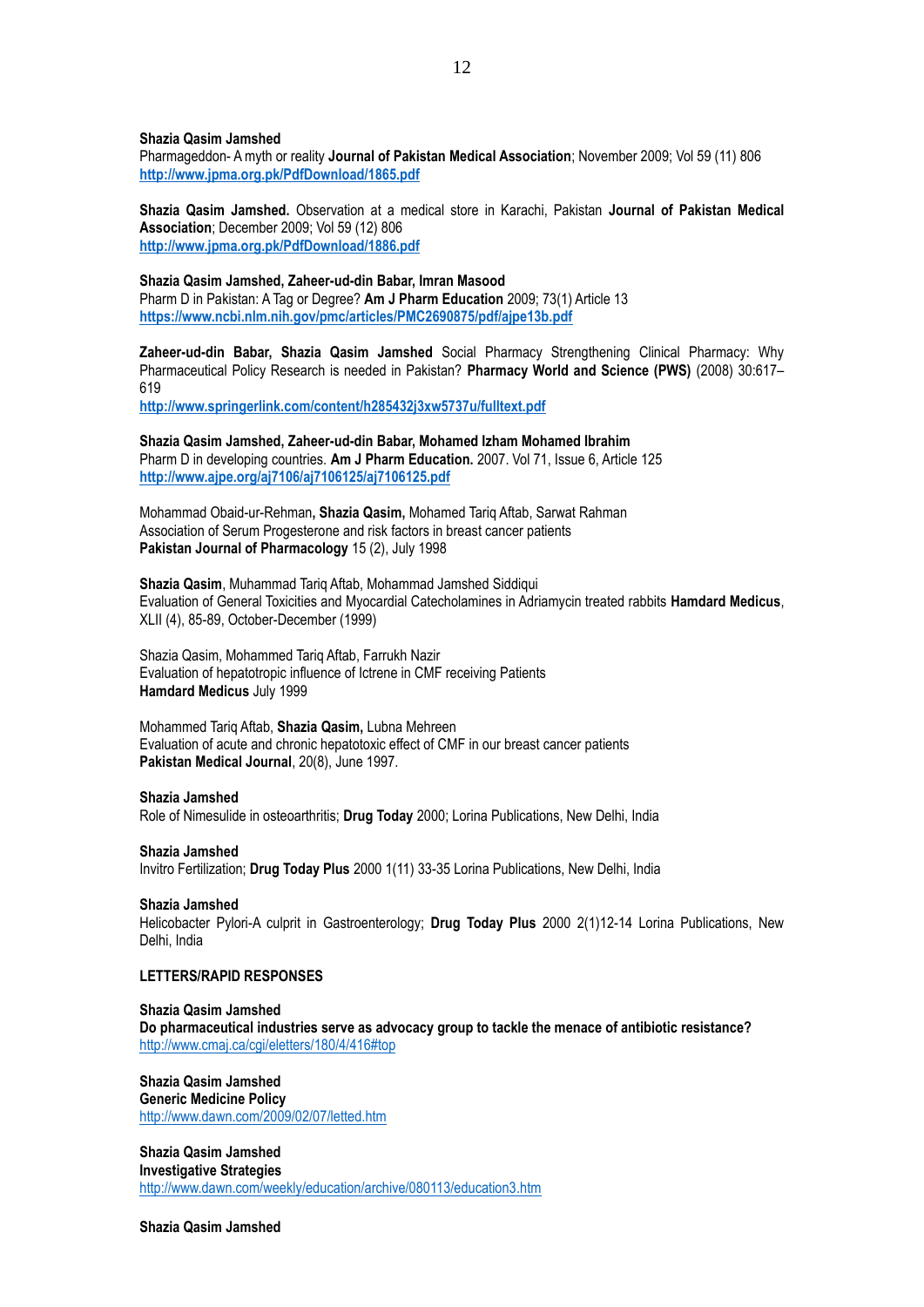**Pharmacist's Role** http://www.dawn.com/2008/04/17/letted.htm#4

**Shazia Qasim Jamshed Hoping for a better tomorrow** [http://www.dawn.com/2007/10/05/letted.htm#7](http://www.dawn.com/2007/10/05/letted.htm#_blank)

**Shazia Qasim Jamshed Pharmacist's role**

[http://www.dailytimes.com.pk/default.asp?page=2007%5C09%5C25%5Cstory\\_25-9-2007\\_pg3\\_7](http://www.dailytimes.com.pk/default.asp?page=2007/09/25/story_25-9-2007_pg3_7)

**Shazia Qasim Jamshed Health Priority** http://www.dawn.com/2007/12/03/letted.htm#9

**Shazia Qasim Jamshed Indo-Pakistan relations: A Reverie** [http://www.dawn.com/2007/09/21/letted.htm#3](http://www.dawn.com/2007/09/21/letted.htm#_blank)

**Shazia Qasim Jamshed Big Pharma and Physicians** [http://www.dawn.com/2008/10/08/letted.htm#7](http://www.dawn.com/2008/10/08/letted.htm#_blank)

**Shazia Qasim Jamshed Antibiotic Resistance: Who is the Real Culprit?** http://www.bmj.com/cgi/eletters/337/jul23\_3/a437#200259

**Shazia Qasim Jamshed Do antimicrobial policies serve the purpose? [http://www.bmj.com/rapid-response/2011/11/02/do-](http://www.bmj.com/rapid-response/2011/11/02/do-antimicrobial-policies-serve-purpose)**

**[antimicrobial-policies-serve-purpose](http://www.bmj.com/rapid-response/2011/11/02/do-antimicrobial-policies-serve-purpose)**

**Shazia Qasim Jamshed Who is responsible?** [http://www.bmj.com/cgi/eletters/337/sep25\\_3/a1847#202584](http://www.bmj.com/cgi/eletters/337/sep25_3/a1847#_blank)

**Shazia Qasim Jamshed Benzodiazepines as Chocolates!** <http://www.bmj.com/rapid-response/2011/11/02/benzodiazepines-chocolates>

**Shazia Qasim Jamshed Drug promotion: An octopus for prescribing** [http://www.bmj.com/cgi/eletters/337/aug14\\_1/a925#200668](http://www.bmj.com/cgi/eletters/337/aug14_1/a925#_blank)

**Shazia Qasim Jamshed Attack Sites are as unpredictable as Mother Nature** [http://www.bmj.com/cgi/eletters/337/aug26\\_1/a1426#201118](http://www.bmj.com/cgi/eletters/337/aug26_1/a1426#_blank)

**Shazia Qasim Jamshed The M word [response]** <http://student.bmj.com/issues/08/06/echoice/222.php>

**Shazia Qasim Jamshed Enhance your mind [response]** <http://student.bmj.com/issues/08/04/life/142.php>

**Shazia Qasim Jamshed Rare recruits [response]** <http://student.bmj.com/issues/08/09/life/304.php>

**Editorial Responsibilities**

**Guest Associate Editor – Social and Administrative Policy in Healthcare and Pharmacy Practice 2021 [https://www.frontiersin.org/research-topics/19615/social-and-administrative-policy-in-healthcare-and](https://www.frontiersin.org/research-topics/19615/social-and-administrative-policy-in-healthcare-and-pharmacy-practice)[pharmacy-practice](https://www.frontiersin.org/research-topics/19615/social-and-administrative-policy-in-healthcare-and-pharmacy-practice)**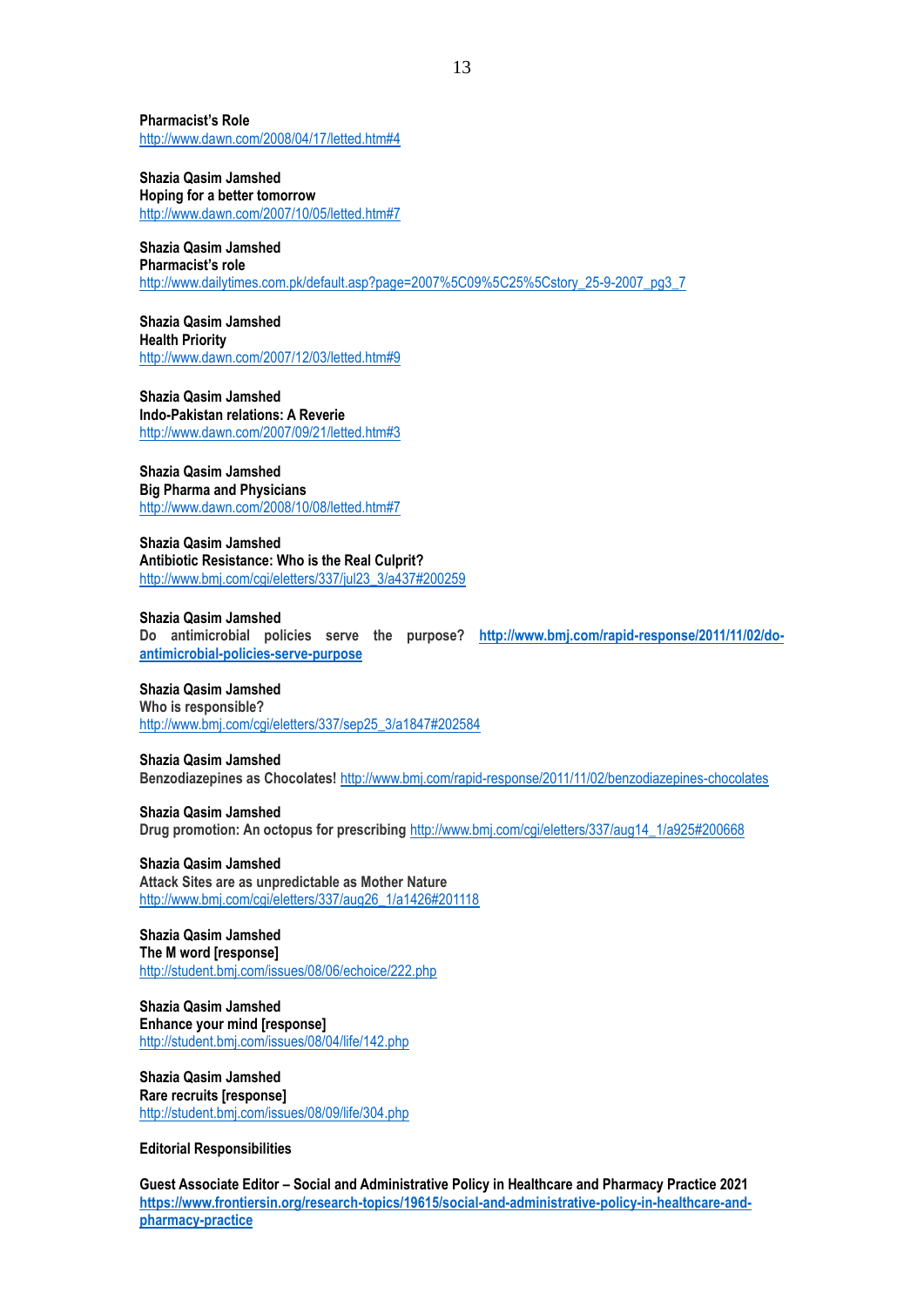**Guest Associate Editor-Women in Science Public Health Education and Promotion 2021 [https://www.frontiersin.org/research-topics/22553/women-in-science-public-health-education-and](https://www.frontiersin.org/research-topics/22553/women-in-science-public-health-education-and-promotion-2021)[promotion-2021](https://www.frontiersin.org/research-topics/22553/women-in-science-public-health-education-and-promotion-2021)**

#### **Guest Editor**

Cosmetics (MDPI) **Special Isssue** Cosmetovigilance: Public Health Perspective [https://www.mdpi.com/journal/cosmetics/special\\_issues/cosmetovigilance](https://www.mdpi.com/journal/cosmetics/special_issues/cosmetovigilance)

# **Guest Editor**

Healthcare (MDPI) **Special Issue** Antibiotics Utilization in Lower Respiratory Tract Infections in Pediatrics [https://www.mdpi.com/journal/healthcare/special\\_issues/Antibiotics\\_in\\_Pediatrics](https://www.mdpi.com/journal/healthcare/special_issues/Antibiotics_in_Pediatrics)

# **Section Editor**

Journal of Pharmacy and Bioalled Sciences <http://www.jpbsonline.org/editorialboard.asp>

## **Member International Advisory Board**

BioMed Central (BMC) Journal of Pharmaceutical Policy and Practic[ehttp://www.joppp.org/about/edboard/userprofile/7916963882853063](http://www.joppp.org/about/edboard/userprofile/7916963882853063)

Perspectives in Public Health- Royal Society of Public Health Journal <https://journals.sagepub.com/editorial-board/RSH>

## **Editorial Board Member**

Exploratory Research in Clinical and Social Pharmacy <https://www.journals.elsevier.com/exploratory-research-in-clinical-and-social-pharmacy/editorial-board>

Nature Scientific Reports

**<https://srepeditorialsite.nature.com/users/386271-shazia-jamshed>**

#### BioMed Central (BMC) Health Services and Research

<https://bmchealthservres.biomedcentral.com/about/editorial-board>

BIoMed Central (BMC) Global Health Research and Policy <https://ghrp.biomedcentral.com/about/editorial-board>

#### BioMed Central (BMC) Public Health

<https://bmcpublichealth.biomedcentral.com/about/editorial-board>

Frontiers in Public Health- Public Health Education and Promotion [https://www.frontiersin.org/journals/public-health/sections/public-health-education-and-promotion#editorial-bo](https://www.frontiersin.org/journals/public-health/sections/public-health-education-and-promotion#_blank)ard

**Editorial Advisory Panel 2014-2015** International Pharmaceutical Journal (Official Publication of FIP)

#### **Copy Editor 2006**

TechbooksInternationalPvt**.** Ltd, New Delhi**,** Delhi, India

#### *Reviewer-Journals*

- Research in Social and Administrative Pharmacy
- Integrated Pharmacy Research and Practice
- **BMC Health Services Research**
- BMC Pharmacology and Toxicology
- BMC Journal of Pharmaceutical Policy and Practice
- International Journal of Clinical Pharmacy
- Journal of Pharmaceutical Health Services Research
- American Journal of Pharmaceutical Education

## *Reviewer-Conferences*

- British Pharmacological Society 2021
- ISPOR Latin America 2019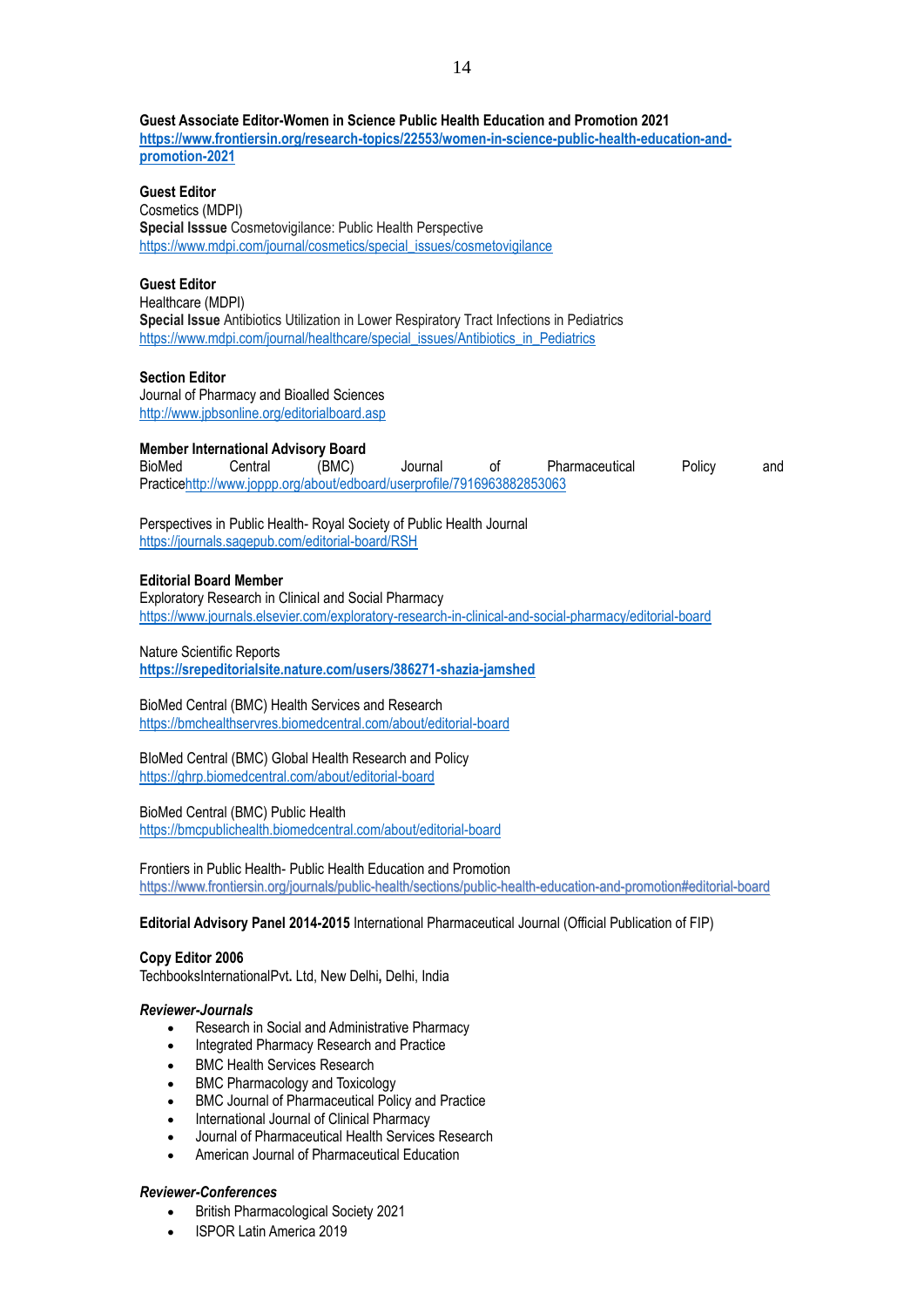- British Pharmacological Society Pharmacology 2018 18<sup>th</sup> December-20<sup>th</sup> December 2018
- 6<sup>th</sup> Asia Pacific Conference in Beijing, China on 6-9 September 2014
- 13th World Congress on Public Health, Ethiopia, April 23-27, 2012
- ISPOR 5th Asia-Pacific Conference, Taipei, September 2012
- ISPOR 14th Annual European Congress, Madrid, Spain, September 2011
- Panel Judge- ISPOR, 4th Asia-Pacific Conference 5-7 September, 2010, Hilton Phuket, Thailand

## **Examiner/Assessor/Evaluator**

External Examiner Pharmacy PhD 2022 **Baqai Medical University**

External Examiner Masters Pharmacy Practice 2022 **International Medical University**

External Examiner Pharmacy PhD 2021 **Baqai Medical University, Karachi, Pakistan**

External Examiner Masters Pharmacy Practice 2021 **International Medical University**

External Examiner Pharmacy Practice PhD 2020 **University of Oslo, Norway**

External Examiner Pharmacy Practice PhD 2019 **University of Karachi**

External Examiner Pharmacy Practice PhD-2018 & 2019 **University of Punjab, Lahore, Pakistan**

External Examiner Pharmacology PhD-2017 **Baqai Medical University, Karachi, Pakistan**

External Examiner Clinical Pharmacy Masters-2016 **Universiti Teknologi Mara UiTM**

External Examiner Clinical Pharmacy Masters-2015 **Universiti Teknologi Mara UiTM**

External Examiner Pharmacy Practice Bachelor of Pharmacy -2013 **University of Peradeniya, Sri Lanka**

External Examiner Clinical Pharmacology Bachelor of Nursing-2013 **University of Peradeniya, Sri Lanka**

External Examiner Pharmacology and Physiology (Pharmacy) -2006 **Indraprastha University, Delhi, India**

External Examiner Pharmacology Bachelor of Dental Surgery 1998 **Karachi Medical and Dental College**

Internal Examiner Pharmacy Practice Masters-2019 **International Islamic University Malaysia, Kuantan, Pahang, Malaysia**

Internal Examiner Pharmacy Practice PhD-2015 **International Islamic University Malaysia, Kuantan, Pahang, Malaysia**

Internal Examiner Pharmacology and Physiology -2006 **Indraprastha University, Delhi, India**

**Encyclopedia Chapter/Book Chapter**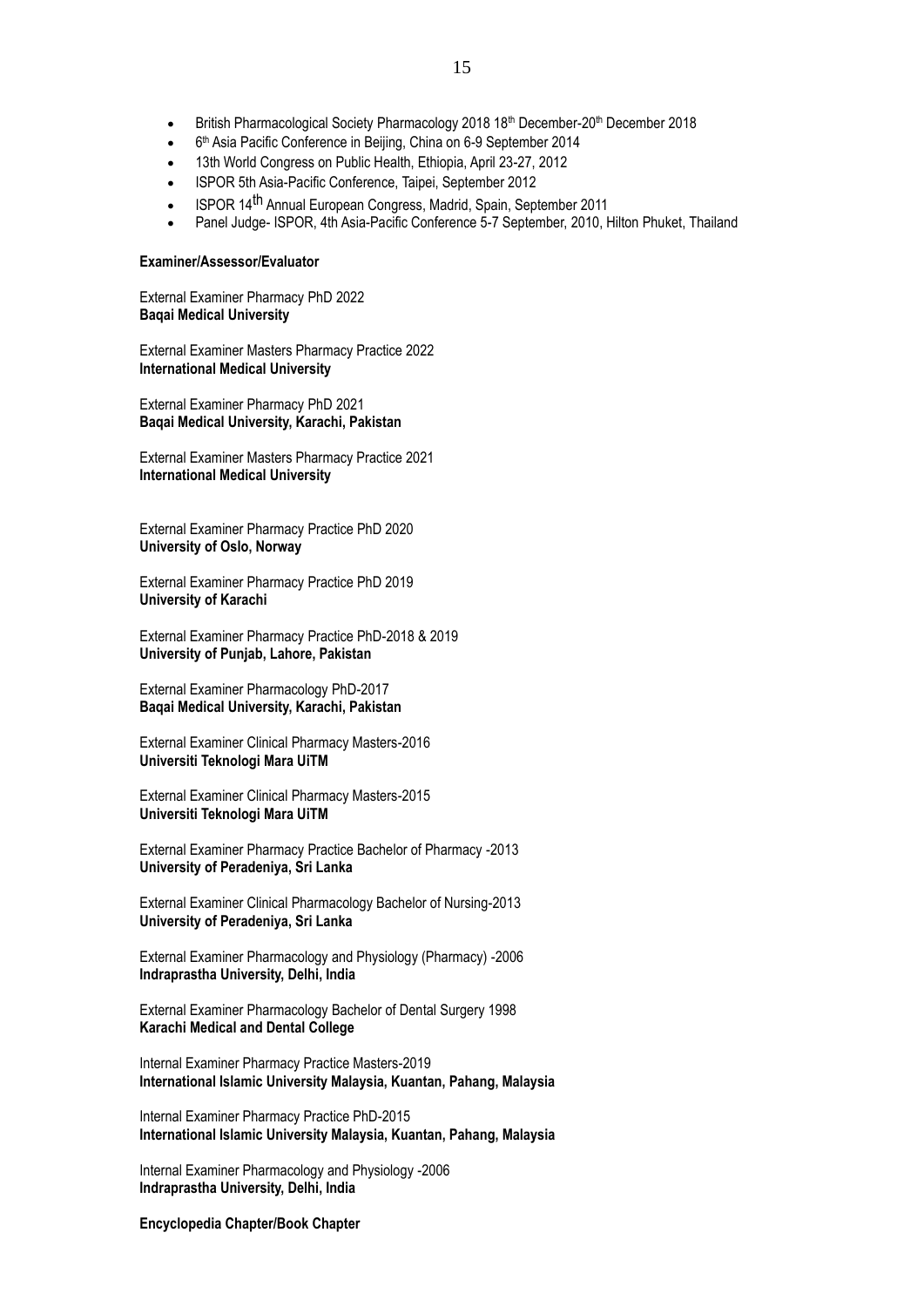**Shazia Qasim Jamshed,**Management of Neurological Disorders and Pharmacist's Role: Multiple Sclerosis, Encyclopedia of Pharmacy Practice and Clinical Pharmacy, Elsevier USA. June 28, 2019

Azhar Hussain &**Shazia Jamshed.Pharmacy Practice in Pakistan: Opportunities and Challenges** in Pharmacy Practice in Developing Countries Chapter 6; Abdul Fateh Alrahman, Mohamad Izham Mohamad Ibrahim, Albert Wertheimer (Eds) 2016; 97-115 Elsevier USA

Zaheer-ud-din Babar, **Shazia Jamshed**, Mohammad Ashar Malik, Anwar-ul-Hasan Gilani. **The Pharmaceutical Industry, Intellectual Property Rights and Access to Medicines in** Pakistan in The New Political Economy of Pharmaceuticals: Production, Innovation and TRIPs in the Global South Chapter 9 (ed) Hans Lofgren 2013 Page 167-184 Palgrave McMillan

[http://us.macmillan.com/thenewpoliticaleconomyofpharmaceuticals/HansL%C3%B6fgren](http://us.macmillan.com/thenewpoliticaleconomyofpharmaceuticals/HansLöfgren)

**Shazia Jamshed,** Mohammad Aqil. **Introduction to Social Pharmacy** Chapter 28 in Practice of Hospital, Clinical and Community Pharmacy (ed) Mohammad Aqil 2013; 442-448. Publisher; Elsevier India

#### **Scholarships and Fellowships**

Royal Society of Public Health- Fellow 2020 till to date

Recipient of Travel grant to attend Pharmaceutical Policy course 7<sup>th</sup> July-11<sup>th</sup> July 2014, WHO collaborating Center, Utrecht, Netherland

Recipient of registration scholarship at 16<sup>th</sup> International Social Pharmacy Workshop, Communication and Information in Pharmacy, Faculty of Pharmacy, University of Lisbon, Portugal, 23-26 August 2010

Scholarship and travel grant- 15<sup>th</sup> International Social Pharmacy Workshop, Queenstown, New Zealand 8<sup>th</sup> -11<sup>th</sup> July 2008

Fellow-3 years 2007-2010 Universiti Sains Malaysia Fellow-2 years 1993-1995 University of Karachi, Pakistan

#### **Awards**

Anugerah Penyelidikan & Penerbitan - Prof. Madya Dr. Shazia Jamshed 2021 Top 25 Associate Editor Award- BMC Health Services Research 2019 Outstanding Contributor (Journal Articles Indexed), Department of Pharmacy Practice, IIUM, 2016 Outstanding Contributor (Journal Articles Indexed), Department of Pharmacy Practice, IIUM, 2017

## **Research Grants**

**RIGS15-097- 0097 Prescribing Patterns and Factors Associated with Compliance to Diabetes Selfcare Behaviors and Glycemic Control Among Pakistani and Malaysian People with Type 2 Diabetes Mellitus** Grant Amount 20,000 RM Status-Principal Investigator Duration-15th December 2015-18th September 2017

**Project ID EDW B 13-086-0971 Qualitative and Quantitative analysis of Generic medicines' perception among future pharmacy practitioners: A nationwide study** Grant Amout-20,000 RM Status-Principal Investigator Duration-March 2014-March 2015

**Project Id No BPharm B01/10-Res (19)2013 Attitude of Malaysian Pharmacy Students towards Antibiotic Usage and Resistance Mechanism-A Quantitative Insight** Grant Amount- RM 3,800 Status-Co Investigator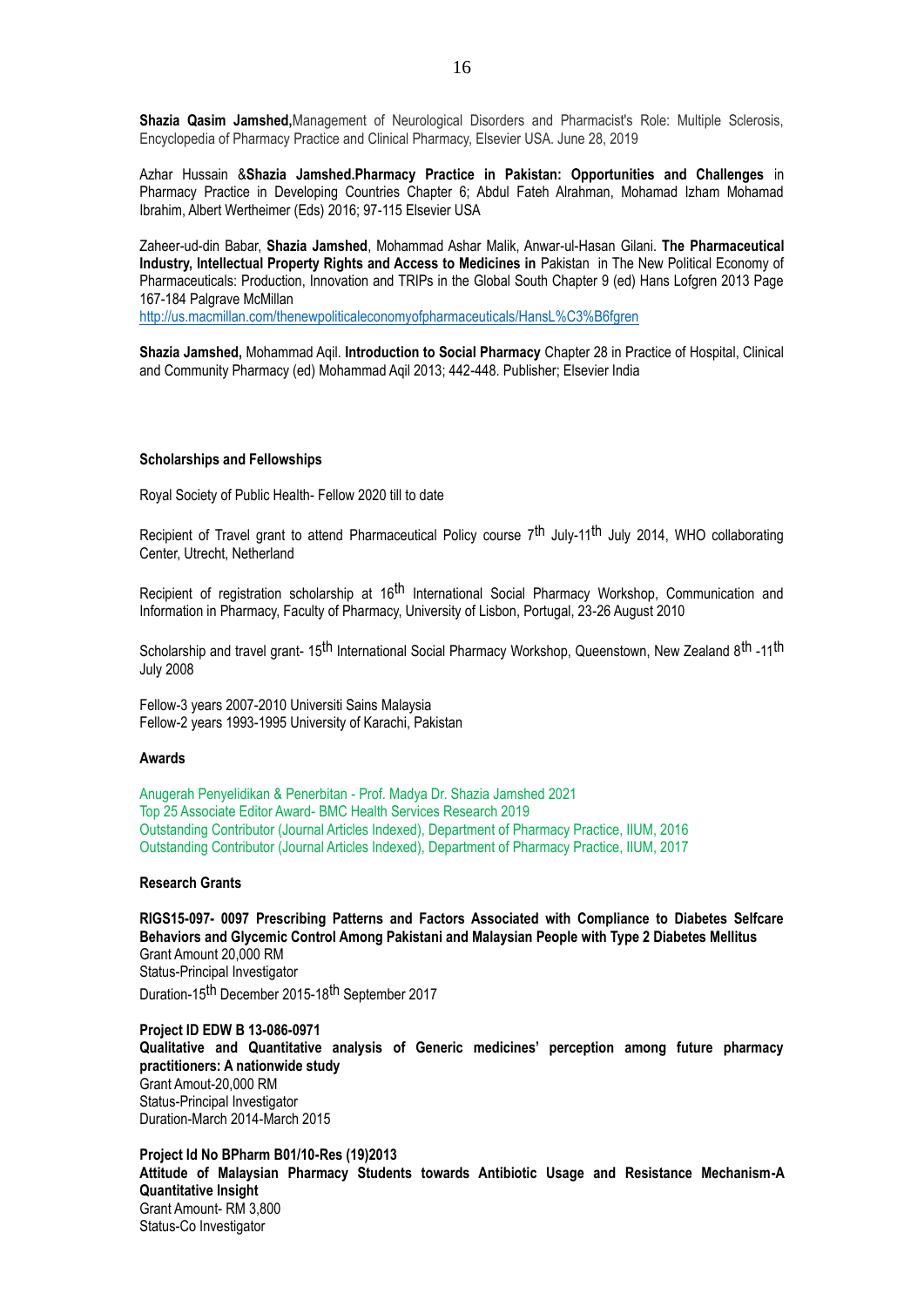Duration-July 2013-December 2013

**Project Id No BPharm B01/09-Res (27)2012 Informational Needs of the Community Pharmacists in Identifying and Counseling Alzheimer's disease patients** Grant Amount- RM 4,200 Status-Co Researcher Duration-July 2012-December 2012

**Project Id No BPharm B01/09-Res (31) 2012 An Exploration of the Sales Pattern of Traditional and Complementary Medicine in Community Pharmacies of Selangor and Johor, Malaysia** Grant Amount- RM 3000 Status-Co Researcher Duration-July 2012-December 2012

**Project Id No BPharm B01/09-Res (32) 2012 Self-medication practices among Female Students in Higher Educational Institutions of Selangor and Kuala Lumpur: An Exploratory Sight** Grant Amount- RM 3,2000 Status-Co Researcher Duration-July 2012-December 2012

**Project Id No BPharm B01/09-Res (39) 2012 Community Pharmacists as Counselors of Oral Health: An Exploratory Study** Grant Amount- RM 9000 Status-Co Researcher Duration-July 2012-December 2012

## **SEMINARS/WORKSHOPS**

**Invited speaker/Facilitator**

Speaker One Day Virtual Seminar Dow University of Health Sciences on "**Antimicrobial Stewardship in Community Pharmacies",** Dow College of Pharmacy, Dow University of Health Sciences, 30th January 2021

Keynote Speaker and Workshop Facilitator to deliver a talk and conduct a workshop on "**The Need of Pharmacovigilance Culture in Challenges in Drug Discovery & Therapeutics**", Ziauddin Medical University, Karachi, Pakistan December 6th – 7th, 2019

Keynote speaker and workshop facilitator to deliver a talk and conduct a workshop on "**Antimicrobial Resistance"** National Scientific Congress, Shifaa Taamer Millat University Islamabad. December 2018

A 10-day workshop/Seminar session on **Pharmacy Practice as Discipline: Challenges and Opportunities**, Faculty of Pharmacy and Pharmaceutical Sciences, 10<sup>th</sup> May-20<sup>th</sup> May 2016, University of Karachi, Pakistan

A two-day workshop on **Communication skills in Pharmacy Practice: An art in Science,** Department of Pharmacy, Quaid-e-Azam University, Islamabad, Pakistan 18<sup>th</sup> and 19<sup>th</sup> March 2015.

A two-day workshop on **How to write a research protocol-** Faculty of Pharmacy, University of Karachi, Pakistan 3 rd-5 tAh March 2014, Karachi, Pakistan

Lecture on **Communication skills in Pharmacy Practice--** Faculty of Pharmacy, University of Karachi, Pakistan 6<sup>th</sup> March 2014, Karachi, Pakistan

A one-day workshop on **Qualitative Research for Basic Medical Interns-**Lahore University of Health Sciences, 7<sup>th</sup> March-9<sup>th</sup> March, 2014, Lahore, Pakistan

A two-day workshop on **Research Methods for Pharmacy Practice and Clinical Pharmacy**- Department of Pharmacy Quaid-e -Azam University, Islamabad, 11<sup>th</sup>-12<sup>th</sup> March 2014, Islamabad, Pakistan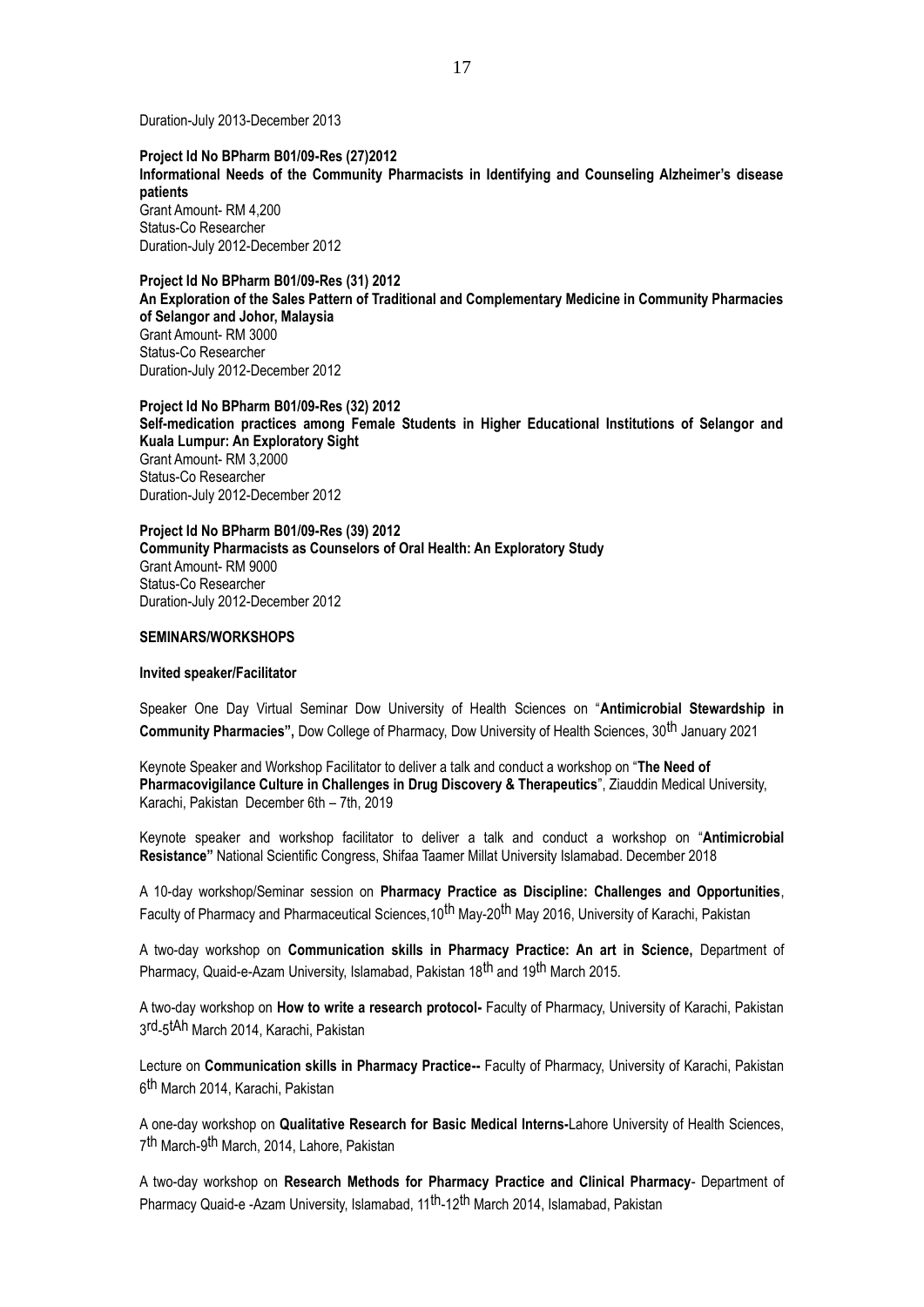**Qualitative Research for Health Professions Education – A Basic Insight** AEME Conference 2013 and 16th AKU Symposium on "Education for Service and Patient Safety"Aga Khan University, Karachi Jan 25 to 27, 2013

A series of Workshop/ hands-on-training on "**How to develop a research protocol"** 19th December 2011-21st December 2011, Faculty of Pharmacy, University of Karachi, Pakistan

Lecture on **"Community Pharmacy-A forgotten area in Pakistan,** 22nd December, 2011, Faculty of Pharmacy University of Karachi, Pakistan

Lecture on **"Community Pharmacy-A forgotten area in Pakistan**, 29th December, 2011, Faculty of Pharmacy Jinnah Women University Karachi, Pakistan

Workshop on **Generic Medicines**- Final Year Pharm D students Baqai Medical University, Karachi, Pakistan 19th January, 2009

Workshop on Generic Medicines- Final Year Pharm D students, University of Karachi, Karachi, Pakistan 8<sup>th</sup> February, 2009

**Career Talk- Careers in Pharmacy: Choice or Compulsion** at Baqai Pharmaceutical Sciences, Baqai Medical University Karachi Campus, 15th May 2008

#### **Participant**

A 6-day course on **Qualitative Research Methods and Analysis** June 25-30 August 2018, Aga Khan University, Karachi, Pakistan

A 1-day workshop on **Systematic Review and Meta-Analysis in Action** May 14, 2018, KPJ Healthcare University College, Negeri Sembilan, Malaysia

A 6-day course on **Environmental and Occupational Health** course, July 31-August 5, 2017, Aga Khan University, Karachi, Pakistan

Workshop on **"Scientific Writing for life sciences and pure sciences"**at University Sains Malaysia, Malaysia, 21- 22 November 2007

Workshop on "**Research Methodology for life sciences and pure sciences"**at University Sains Malaysia, Malaysia, 19-20 November 2007

Workshop on **"Statistic for life sciences and pure science**" at USM, Malaysia, 2008

Workshop on "**Review and Organizing search results using Endnote"** at University Sains Malaysia, Malaysia. 15 October 2009

Workshop on "**Responsible Supervision: What to expect from your supervisor"**by Prof. Sr. Dr. Abd. Rashid Abd. Aziz in Discipline of Social and Administrative pharmacy at University Sains Malaysia on September 16, 2008

Workshop on "**Research Methodology, Statistic methods for social research"** in Department of Social and Administrative pharmacy at University Sains Malaysia.10-14 December 2007

Workshop on **"The impact of Trade Agreements on Health"** 26th November, 2007, Organized by HAI-AP & TWN in collaboration with Discipline of Social & Administrative Pharmacy, USM, Malaysia

A two-day workshop on **Good Manufacturing Practices** sponsored by the Department of Science and Technology, Government of India,Department of Pharmacology, A.I.I.M.S., New Delhi on 24<sup>th</sup>& 25<sup>th</sup> November 2006

A three-day **Third International Conference National Brain Research Center,** Dec.13 -15, 2006, Delhi, India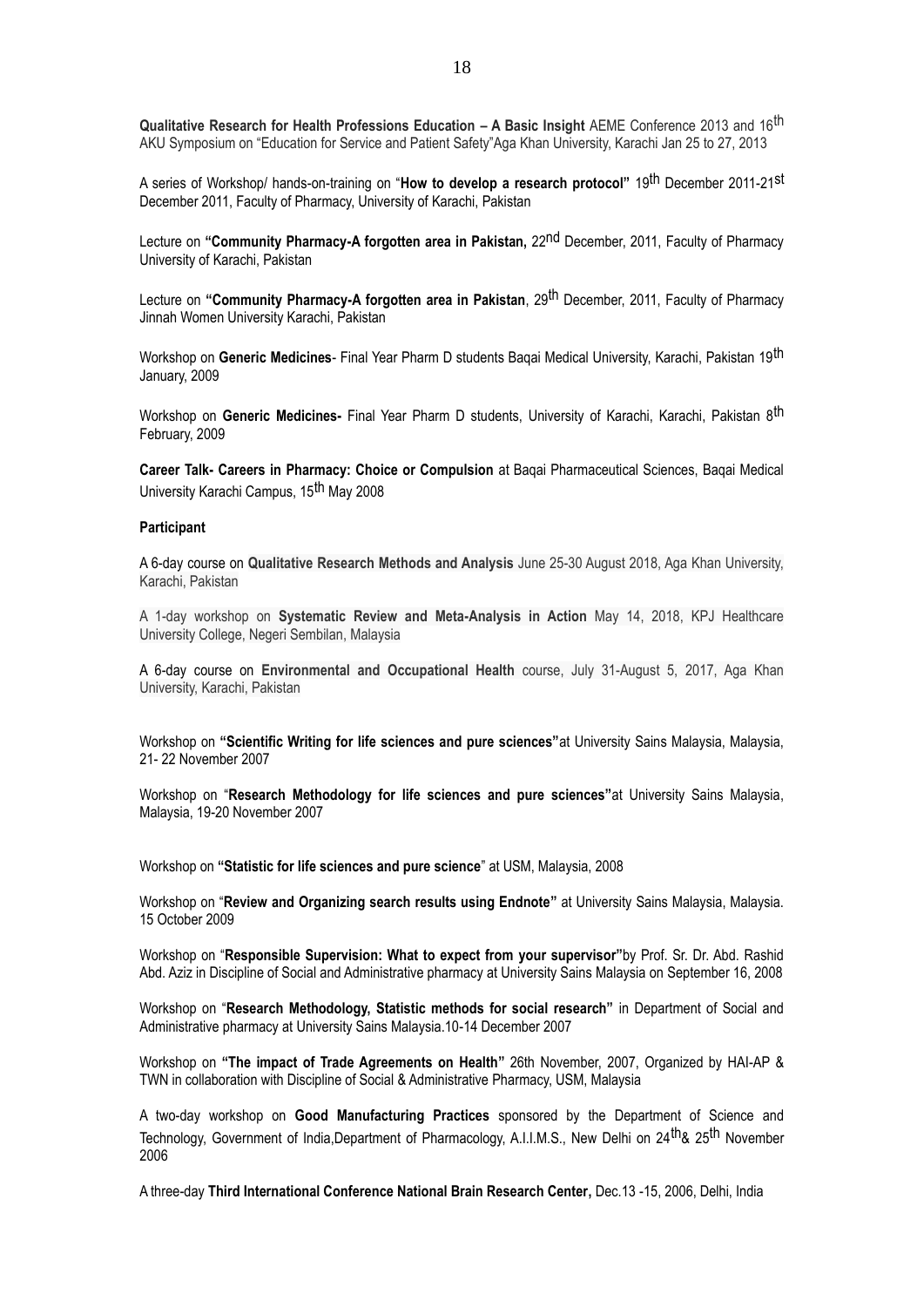#### **CONFERENCES**

#### PAPER PRESENTATION

Adeel Aslam, Che Suraya Zin, Norny Syafinaz, Syed Imran Ahmed, **Shazia Jamshed.** Self-Medication with Antibiotics Practices Among Lay Public of Pakistan. Poster presented 18th Annual (Virtual) Conference of Medical Microbiology and Infectious Disease Society of Pakistan, 28-29th May 2021

Abdulkareem Al-Shami, **Shazia Jamshed**, Abdul Rahman Fata Nahas, Ramadan Elkalmi, Tarek Elsayed, Muhammad Eid Akkawi.ID 75 Prevalence of Awareness, Attitude, and Practice Towards Tobacco Use Among General Public in Kuantan. International Conference on Pharmaceutical Research and Pharmacy Practice (ICPRP) 2019 Drug Utilisation Research in the Era of Big Data, 19th -20th October 2019, Kuala Lumpur, Malaysia

Madeeha Malik, Azhar Hussain, Ayisha Hashmi, **Shazia Jamshed***.* ID 77. Effect of Drugs in Chronic Diseases on Cognitive Impairment and Memory Loss: Call for Effective Pharmaceutical Care in Pakistan International Conference on Pharmaceutical Research and Pharmacy Practice (ICPRP) 2019 Drug Utilisation Research in the Era of Big Data, 19th -20th October 2019, Kuala Lumpur, Malaysia

Syed Akash, Saira Azhar, **Shazia Jamshed**, Dawood M, Asghar MJ. PHS138 - Knowledge, Attitude, and Perception of Future Pharmacists Regarding Pharmacovigilance in Pakistan. Value in Health. 2016;19(3):A33-A4.

**Shazia Jamshed**, Syed Akash, Saira Azhar, Rasheed HM, Bukhari A, Khalid S. PHS163 - Assessment of Knowledge, Attitude and Barriers Towards ADRS Reporting Among Healthcare Professionals of Abbottabad, Pakistan. Value in Health. 2016;19(7):A632.

Informational needs of the community pharmacists in advising Alzheimer's disease patients: Findings from Malaysia **Shazia Qasim Jamshed,** Sheba David, Jamie Chan, Khor Lian Fen, Chen Yoke Shan, Kingston Rajiah, Mohamad Azmi Hassali, International Social Pharmacy Workshop, August 5-8, 2014, Northeastern University Boston, Massachusetts, Boston, Massachusetts, USA; **Platform Session V Friday, August 8, 2014 - 0830-0930**

Hazrina Hadi, Ramadan Ekalmi, Ammar Awad, **Shazia Qasim Jamshed,** Abdul Kareem Al-Shami. PSS7 - Knowledge and Perception of Medical and Pharmacy Students Toward the Usage of Sunblock. Value in Health. 2014;17(7):A605.

Do Consumers in Pakistan understand the concept of Generic Medicines: A quantitative insight? Siddiqui MJ, **Shazia Qasim Jamshed** Ibrahim MIM, Hassali MA, Babar ZUD, Elkalami R

Oral Presentation (ED-02/141) 17<sup>th</sup> International Social Pharmacy Workshop, Social Pharmacy and Pharmaceutical and Health Consumer Protection, 23<sup>rd</sup>-26<sup>th</sup> July, 2012, Phuket, Thailand, Chulalongkorn University, Social Research Institute (CUSRI), Faculty of Pharmaceutical Sciences, Chula Global Network (CGN), Chulalongkorn University, Thailand

Do community pharmacists understand the concept of Generic Medicines: A quantitative insight from Karachi, Pakistan? **Shazia Qasim Jamshed,** Ibrahim MIM, Hassali MA, Babar ZUD, Elkalami R, Siddiqui MJ. Oral Presentation (ED-01/138) 17<sup>th</sup> International Social Pharmacy Workshop, Social Pharmacy and Pharmaceutical and Health Consumer Protection, 23<sup>rd</sup>-26<sup>th</sup> July, 2012, Phuket, Thailand, Chulalongkorn University, Social Research Institute (CUSRI), Faculty of Pharmaceutical Sciences, Chula Global Network (CGN), Chulalongkorn **University** 

Do hospital pharmacists in Pakistan understand the concept of Generic Medicines: A mixed-method approach? **Shazia Qasim Jamshed** Ibrahim MIM, Hassali MA, Babar ZUD, Elkalami R, Siddiqui MJ

Oral Presentation (ED-01/138) 17<sup>th</sup> International Social Pharmacy Workshop, Social Pharmacy and Pharmaceutical and Health Consumer Protection, 23<sup>rd</sup>-26<sup>th</sup> July, 2012, Phuket, Thailand, Chulalongkorn University, Social Research Institute (CUSRI), Faculty of Pharmaceutical Sciences, Chula Global Network (CGN), Chulalongkorn University

**Shazia Qasim Jamshed**, Mohamed Azmi Hassali, Mohamed Izham Mohamed Ibrahim, Zaheer Babar Knowledge, Attitude and Perception of Consumers regarding Generic Medicines in Karachi, Pakistan at 4th AASP-9<sup>th</sup> MPSPSC Malaysia 10-13 June 2009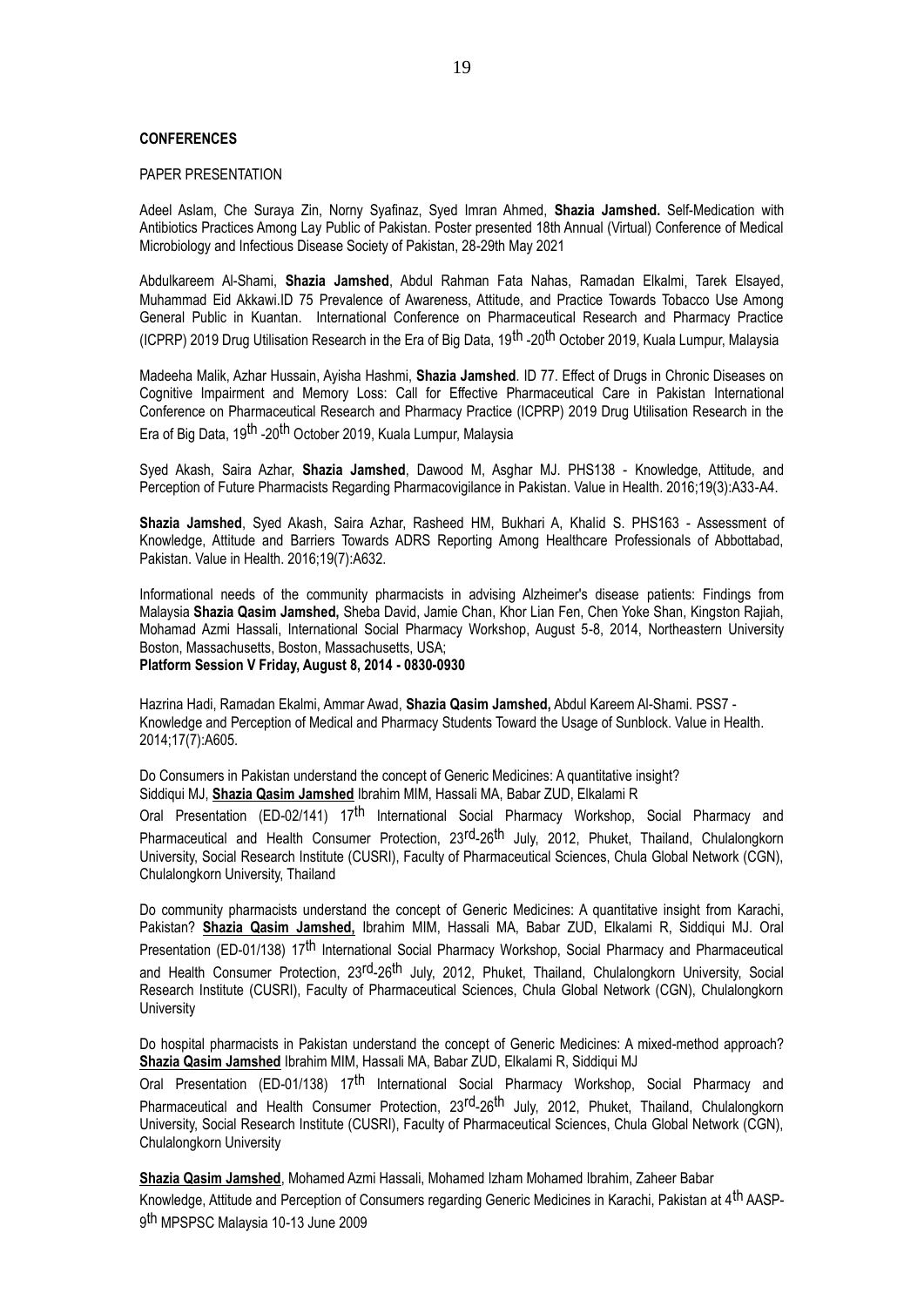**Shazia Qasim Jamshed**, Mohamed Azmi Hassali, Mohamed Izham Mohamed Ibrahim, Zaheer Babar Paper presentation on Evaluation of quality use of Generic Medicines in Pakistan: An exploratory study at 15<sup>th</sup> International Social Pharmacy Workshop, Queenstown, New Zealand 8<sup>th</sup> -11<sup>th</sup> July 2008

## POSTER PRESENTATION

Prescribing Trends and Evaluation of Therapeutic Effectiveness of Prescribed Medications for Type 2 Diabetes Mellitus in a Tertiary Care Hospital in Lahore, Pakistan" 6<sup>TH</sup> Asia Pacific Pharmacy Education Workshop, October 20-22, 2016, Management Sciences University, Kuala Lumpur, Malaysia, Poster Session

Knowledge and perception of Pharmacy students about Complementary and Alternative Medicine: Findings from a Malaysian public university **Shazia Qasim Jamshed**, Ramadan Elkalami, Kingston Rajiah, Mohamad Azmi Hassali, International Social Pharmacy Workshop, August 5-8, 2014, Northeastern University Boston, Massachusetts, Boston, Massachusetts, USA **Poster Session IV - Thursday, August 7, 2014**

Evaluation of understanding on antibiotic resistance among Malaysian pharmacy students of public universities: an exploratory study. Kingston Rajiah, **Shazia Qasim Jamshed.**International Social Pharmacy Workshop, August 5-8, 2014, Northeastern University Boston, Massachusetts, Boston, Massachusetts, USA **Poster Session IV - Thursday, August 7, 2014**

Focus Group Discussion with Pharmacy Students on Generic Medicines: An Exploratory Insight **Shazia Qasim Jamshed** M A Hassali, M J Siddiqui, M I M Ibrahim, Z U D Babar

Poster, Assessment of Competence in Medicine and the Healthcare Professions, 15<sup>th</sup> Ottawa Conference, 9-13 March 2012, Kuala Lumpur Convention Center, Malaysia

Understanding and Perception of Community Pharmacists towards Generic Medicine Substitution: A questionnaire based study **Shazia Qasim Jamshed** , MIM Ibrahim, MA Hassali, ZD Babar, MJA Siddiqui Poster MPS Pharmacy Scientific Conference, 21<sup>st</sup> October-23<sup>rd</sup> October 2011, Hotel Istana, Kuala Lumpur PPP-11(000058) Malaysian Journal of Pharmacy Vol 1 Issue 9, 2011

Is there any correlation between GPs perception and attitude towards Generic Medicine Prescribing in Karachi, Pakistan? **Shazia Qasim Jamshed** ,MIM Ibrahim, MA Hassali, BY Low, ZD Babar, AA Shafie, MJA Siddiqui Poster MPS Pharmacy Scientific Conference, 21<sup>st</sup> October-23<sup>rd</sup> October 2011, Hotel Istana, Kuala Lumpur PPP-07(000047) Malaysian Journal of Pharmacy Vol 1 Issue 9, 2011

The Impact of Didactic lecture to improve the understanding of pharmacy students towards Generic medicine **Shazia Qasim Jamshed** , MIM Ibrahim, MA Hassali, ZD Babar, AA Shafie, MJA Siddiqui

Poster MPS Pharmacy Scientific Conference, 21<sup>st</sup> October-23<sup>rd</sup> October 2011, Hotel Istana, Kuala Lumpur PPE-01(000045) Malaysian Journal of Pharmacy Vol 1 Issue 9, 2011

Understanding of and perception of final year pharmacy students towards Generic medicine: A questionnairebased study **Shazia Qasim Jamshed** , MIM Ibrahim, MA Hassali, ZD Babar, AA Shafie, MJA Siddiqui

Poster MPS Pharmacy Scientific Conference, 21<sup>st</sup> October-23<sup>rd</sup> October 2011, Hotel Istana, Kuala Lumpur PPE-02(000048) Malaysian Journal of Pharmacy Vol 1 Issue 9, 2011

## **Shazia Qasim Jamshed, Bee Yean Low, Mohammad Jamshed Ahmad Siddiqui**

The pharmacist as a member of healthcare team in Karachi, Pakistan: Perception of patients at **Royal Pharmaceutical Society Conference, Goldsmiths, University of London, 11-12 Sempteber 2011; International Journal of Pharmacy Practice, Volume 19, Issue s2, Abstract No 84, 106-108**

**Shazia Qasim Jamshed**, Obaid-ur-Rehman, Azmi Hassali, Mohammed Jamshed Siddiqui, Fahad Saleem, Iqbal AzharDo pharmacy students in Pakistan understand the concept of cancer? 11<sup>th</sup> Working Conference of PCNE in Manchester, 23-27 March 2011 International Journal of Clinical Pharmacy

**Shazia Qasim Jamshed**, Mohamed Azmi Hassali, Mohamed Izham Mohamed Ibrahim, Asrul Akmal Shafie, Zaheer Babar Do High Income Groups in Pakistan Understand the Concept of Generic Medicines? ISPOR,13th Annual European Congress 6-9 November, 2010. Prague, Czech Republic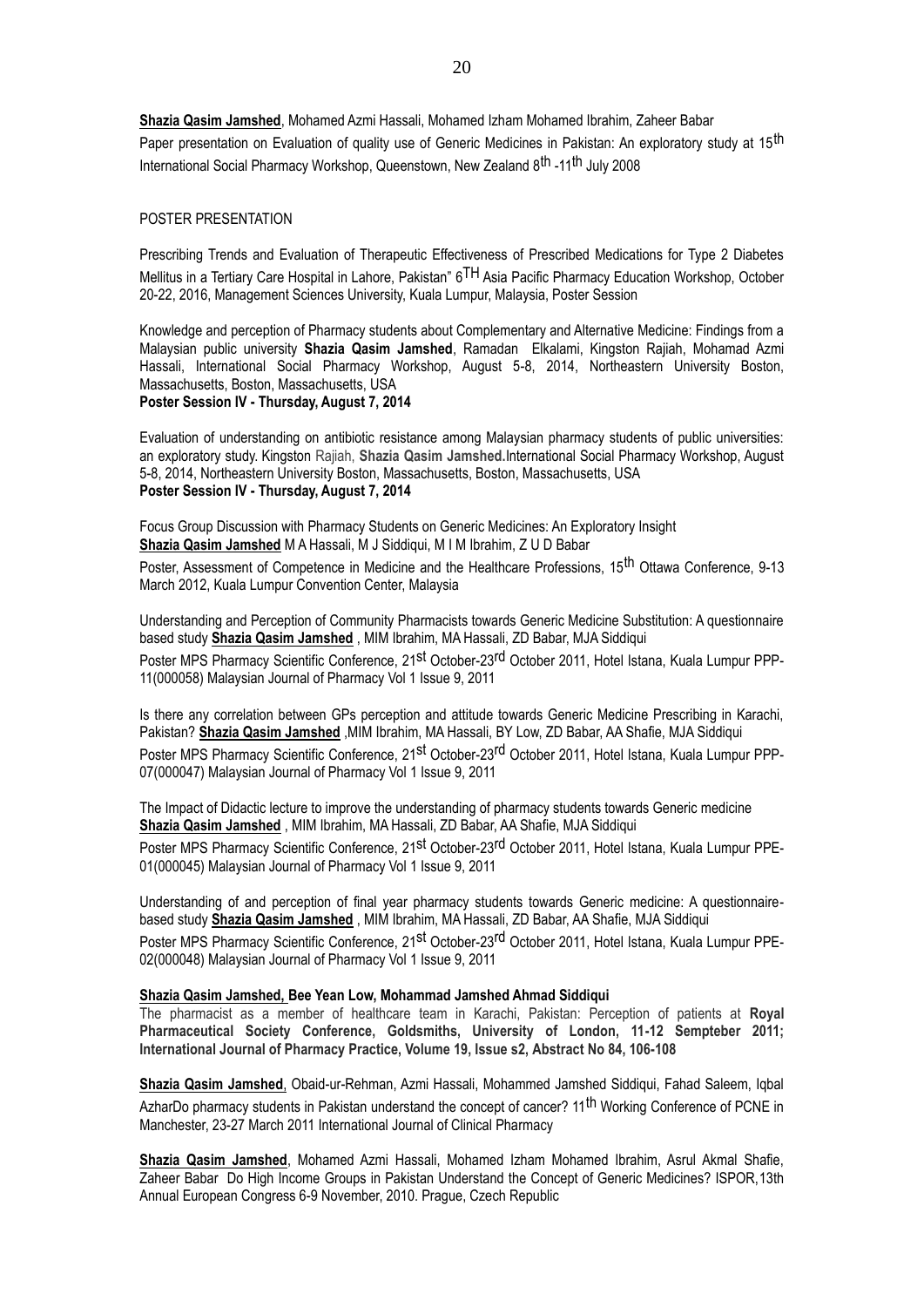**Shazia Qasim Jamshed**, Mohamed Azmi Hassali, Mohamed Izham Mohamed Ibrahim, Asrul Akmal Shafie, Zaheer Babar Do low Income Groups in Pakistan Understand the Concept of Generic Medicines? ISPOR,4th Asia-Pacific Conference 5-7 September, 2010. HiltonPhuket**,** Thailand

**Shazia Qasim Jamshed**, Mohamed Izham Mohamed Ibrahim, Mohamed Azmi Hassali, Asrul Akmal Understanding of Pharmacists about their Role in the Healthcare System of Pakistan, 5th Singapore Public Health and Occupational Medicine Conference and 4<sup>th</sup> Asian Regional Health Technology Assessment Conference, 19 & 20 August 2010

**Shazia Qasim Jamshed**, Mohamed Azmi Hassali, Mohamed Izham Mohamed Ibrahim, Zaheer Babar Understanding and Perception of Doctors towards Generic Medicines in Pakistan: An exploratory study at Masterskill International Conference on Health Sciences 2009, Recent trends and future perspectives towards the protection of health November 06-08, 2009 | Genting Highland (Malaysia)

**Shazia Qasim Jamshed**, Mohamed Azmi Hassali, Mohamed Izham Mohamed Ibrahim, Zaheer Babar Understanding and Perception of Generic Medicines among Hospital Pharmacists in Pakistan at International Congress of FIP in Istanbul, Turkey 2009 Abstract code HPS-P-042

**Shazia Qasim Jamshed**, Zaheer Babar, Mohamed Azmi Hassali, Mohamed Izham Mohamed Ibrahim

Understanding and Perception of Dispensing Doctors towards Generic Medicines; A qualitative Insight at 22<sup>nd</sup> Federation Asian Pharmaceutical Associations Congress (FAPA 2008) Grand Corpthorne Waterfront Hotel Singapore, 7th-10th November 2008

## **Shazia Qasim, Mohammad Tariq Aftab**

Depletion of Catecholamines by Adriamycin therapy First National Symposium on Pharmacology and Therapeutics 23-25 Jan 1995 University of Karachi

## **Shazia Qasim, Mohammad Tariq Aftab**

Evaluation of Cardiac Catecholamines and Cardiac Enzymes in Adriamycin treated rabbitsSecond National Symposium on Basic & Applied Health Care in Social Development 23-24 Sept 1995 Aga Khan University

## **Shazia Qasim, Mohammad Tariq Aftab**

Protective role of Alpha-Tocopherol in Adriamycin treated rabbits Second National Symposium on Basic & Applied Health care in Social Development 23-24 Sept 1995 Aga Khan **University** 

**Anwar-ul-Hasan Gilani, Shazia Qasim.** Lipid lowering effect of dried Prunus domesticus in hypertensive human subjects19th Meeting of the International-Society-for-Hypertension/12th European-Society-of-Hypertension Meeting, Prague, Czech republic, June 23-27, 2002, Meeting Abstract R134 Journal of Hypertension Vol 20, Supplement 4, S365-365

# **Anwar-ul-Hasan Gilani, Shazia Qasim**

Clinical assessment of carum copticum seeds in Hypertensive Patients Tenth Asian symposium on medicinal plants, spices and other Natural Products, 18-23 Nov. 2000 at Dhaka, Bangladesh.

# **Anwar-ul-Hasan Gilani, Shazia Qasim**

Efficacy of Nigella sativa seeds (Kalonji) in Hypertention and Renal function

Symposium Role of tradition /Alternative Medicine in healthcare-In and Beyond 2000 A.D. 30<sup>th</sup>oct - 2<sup>nd</sup> Nov. 2000 at Karachi, Pakistan.

## **Fellowship/Membership Professional Bodies**

Fellowship Royal Society of Public Health Membership-International Pharmaceutical Federation (FIP) Member-American College of Clinical Pharmacy Life membership Qualitative Research Association of Malaysia Life membership-Pakistan Pharmacists Association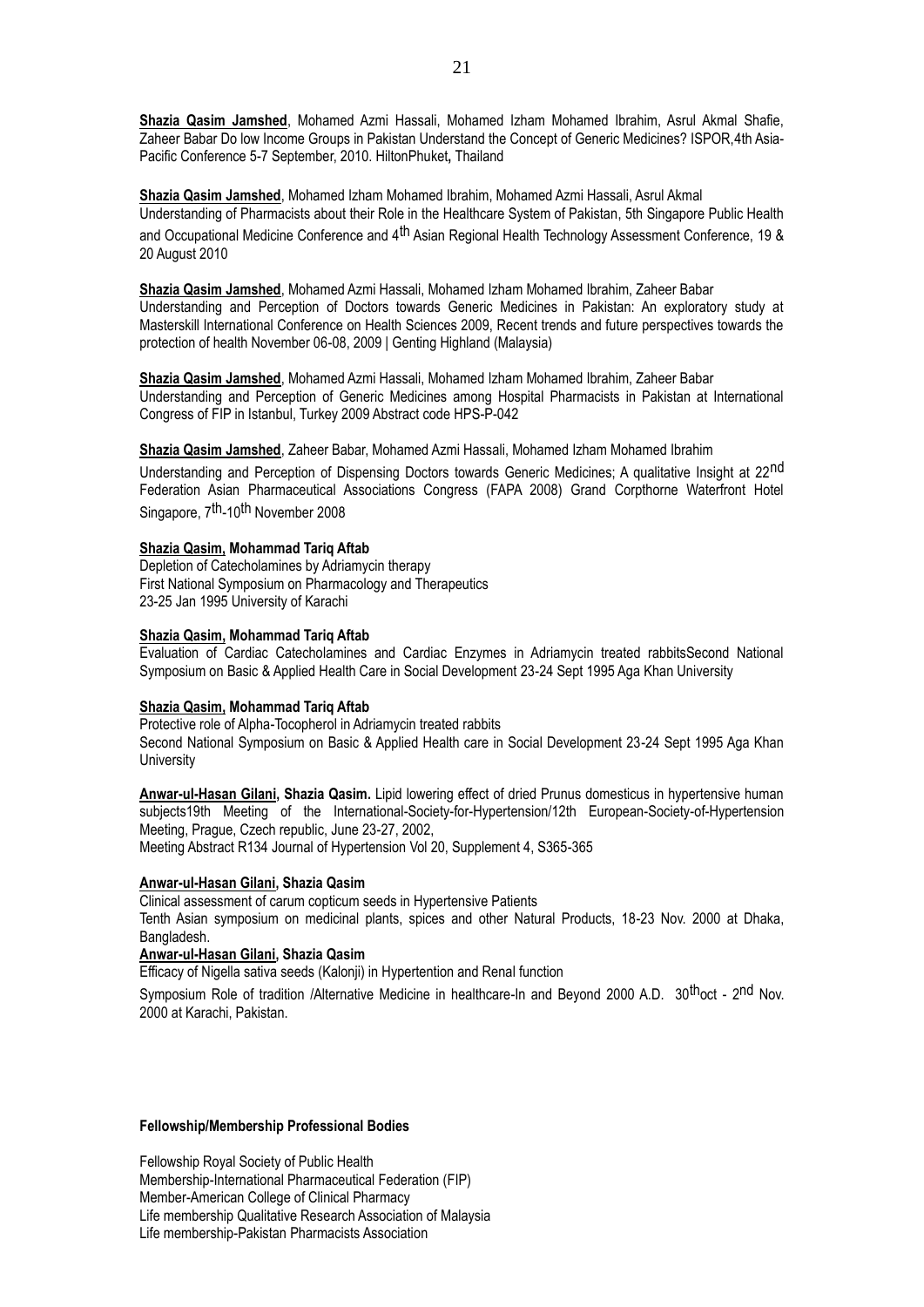Membership-European Society of Clinical Pharmacy Membership-International Society of Pharmacoepidemiology Board Member Mentorship Program-Giving Back to Pharmacy in Pakistan

## **COMPUTER SKILLS**

MAXQDA Endnote **SPSS** ATLAS.ti Microsoft Office Express Scribe (Transcription)

# **REFERENCES**

## **Prof Mohamed Izham Mohamed Ibrahim**

Professor and Head of Research and Graduate Studies Associate Professor, School of Pharmacy, Qatar University, Doha, **Oatar Email:**[mohamedIzham@qu.edu.qa](mailto:mohamedIzham@qu.edu.qa) +974 4403-5594

## **Dr Mohamad Haniki Bin Nik Mohamed**

Associate Professor Head of Internationalization and Global Network Pharmacy Practice Department Kulliyyah of Pharmacy International Islamic University Malaysia Kuantan, Pahang Malaysia Tel: 0193448062 **Email:** [haniki@iium.edu.my](mailto:haniki@iium.edu.my)

## **Dr Ahmed Awaisu**

Associate Professor, School of Pharmacy, Qatar University, Doha, Qatar. +9744035596 **Email: [aawaisu@qu.edu.qa](mailto:aawaisu@qu.edu.qa)**

# COVER LETTER

Dr. Shazia Jamshed Associate Professor, Clinical Pharmacy and Practice, Universiti Sultan Zainal Abidin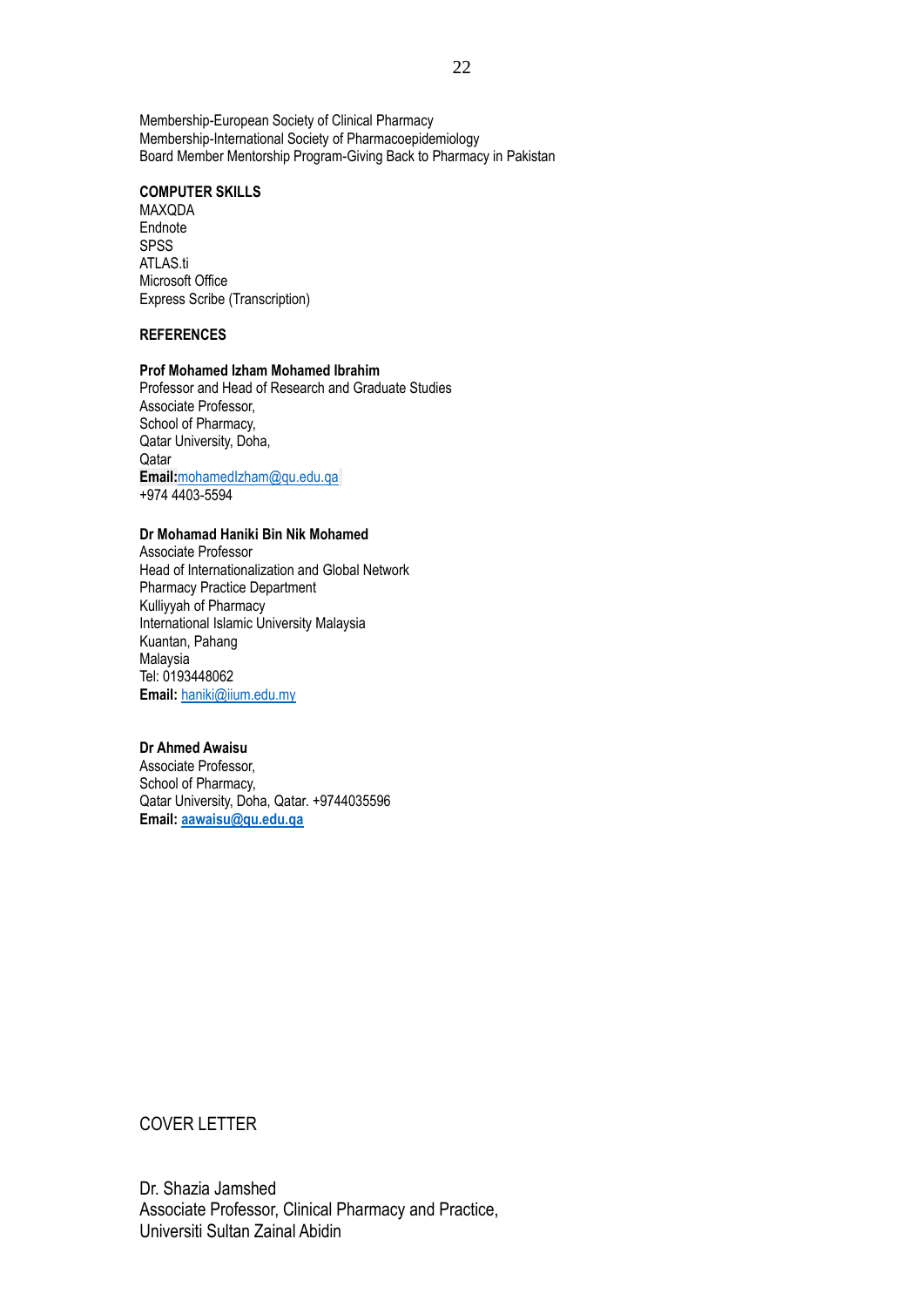**Terengganu** Malaysia +60-0129099638

# Respected Dean

Faculty of Pharmacy

Wishing you a good day always,

I want to apply for the teaching opportunity at your university and prefer to reflect on key selection criteria of qualification, knowledge, and skills in my application. In this context, I would like to highlight the following points related to my expertise and research skills.

I did my Ph.D. in Pharmacy Practice in 2011from Universiti Sains Malaysia. Prior, I did my Bachelors in Pharmacy and Masters (Pharmacology) from the University of Karachi, Pakistan. Since 2007 onwards I am involved in teaching and guiding research students. I worked as research fellow in USM from 2008-2011 where I mentored undergraduate research students in Pharmacoepidemiology, Pharmaceutical Marketing, Evidence-based Medicine, Drug Utilization review, Public health pharmacy, Generic medicine substitution, and Biostatistics. I was actively involved in guiding final year students for their qualitative research work. Just after the thesis submission in February 2011, I joined International Medical University (IMU) as Lecturer, Pharmacy Practice. At IMU I was involved in conducting Professional Skill Development (PSD) and Objective Structured Clinical Examination (OSCE) for three semesters. I was the module coordinator for Clinical Pharmacy and Hospital coordinator in the third year and final year. All these assignments not only helped me to uncover my hidden clinical potentials but also taught me to handle deadlines. In the present institution in IIUM, I am involved in coordination of OSCE for three years followed by the initiation of Home Medication Review Program for final year students. Since last seven years, I am fulfilling the role of Clinical Preceptor in Gastrointestinal, cardiovascular, Renal and Dermatological Clerkships with final year pharmacy program. Besides that I was involved in establishing pharmacoeconomic course and contributed as teaching faculty for five years. In my current job, I served as course coordinator for Pharmacoinformatics course and helped the students in the theoretical framework of app development.

The prospective position in your institution seems to be a perfect balance of my experience in training future practitioners for healthcare outcomes, applying my expertise in both qualitative and quantitative methods.

In terms of research skills, I excel extensively in research arena and published in impact factor and peer-reviewed journals of international repute. Besides my peer reviewing responsibilities, I am associated with different international journals in the capacity of Section editor and Associate editor. In the paradigm of book chapter writing I co-authored three book chapters on topics of Social Pharmacy (Elsevier-India), Intellectual property right and access to Medicines (Palgrave MacMillan), and Pharmacy Education and Practice in Pakistan (Elsevier -USA). One of the chapters recently published in Encyclopedia of Clinical Pharmacy and Pharmacy Practice encompass the role of pharmacists in multiple sclerosis.

In the context of research supervision, 12 students completed their undergraduate research projects at IIUM, IMU, and University of Peradeniya, Sri Lanka. Three students completed their PhD projects and two completed masters under my supervision. One PhD student is in process